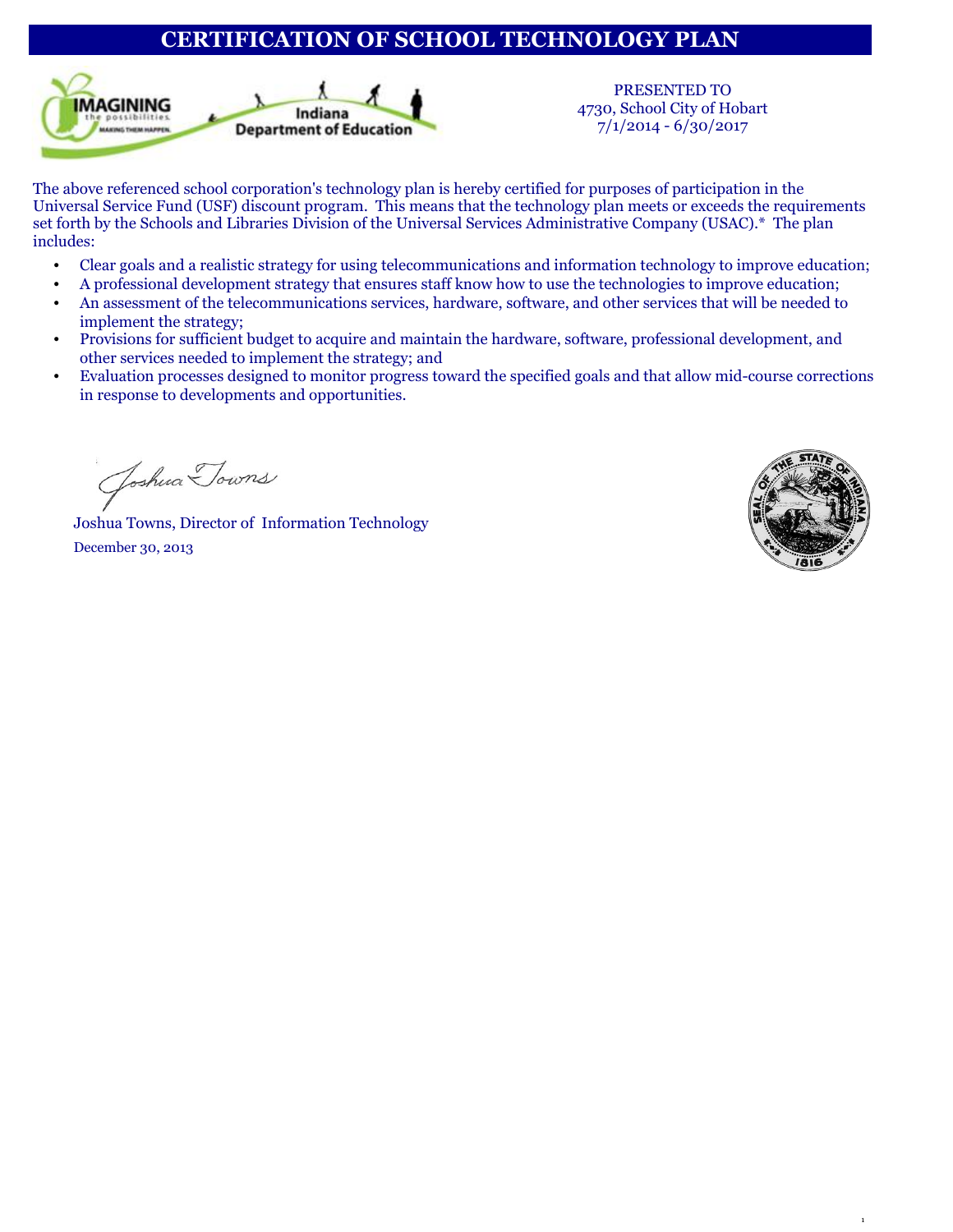# **The Technology Plan for School City of Hobart (4730) Approved Original Plan effective 7/1/2014 to 6/30/2017**

# **Primary Contact**

Corp: Name: School: **4730** - School City of Hobart Christopher King School City of Hobart

Email: cking@hobart.k12.in.us

Phone: 219-942-1388 x8971

# **Section I: Corporation Technology Trends Survey**

# **Corporation Technology Policies**

- What is your district policy involving student-owned cell phones? 1.
	- $\bigcirc$  We have no policies regarding student-owned cell phones.
	- $\bigcirc$  Policy generally prohibits student use of cell phones during school hours.
	- $\bigcirc$  Policy allows limited student use of cell phone for non-instructional purposes.
	- l *Policy allows limited student use of cell phones including use for instructional purposes.*
- What if any social media are you formally using as a school corporation? (Check all that apply.)  $\overline{2}$

| $\Box$ No formal use    | $\Box$ Twitter |
|-------------------------|----------------|
| $\blacksquare$ Facebook | $\Box$ Other   |
| $\blacksquare$          |                |

- $\Box$  MySpace
- Which best describes your corporation's stance toward providing/sanctioning teacher web pages or a class web sites? 3.
	- $\bigcirc$  Corporation does not provide/sanction a service for teacher web pages
	- l *Google Sites*
	- Word Press
	- l *School Wires*
	- $\bigcirc$  Learning Connection
	- $\bigcirc$  Edline
	- $\bigcirc$  Teacher Web
	- $\bigcirc$  Corporation provides a locally developed option for teacher pages
	- l *Corporation's Learning Management System or Student Information System*
	- l *Corporation provides/sanctions a variety of services*
- Which of the following best describes the corporation's provision of wireless network access (LANS) for end users? 4.
	- $\bigcirc$  None of our schools have wireless access

 $\bigcirc$  Most schools (> 50%) have wireless access l *All schools (100%) have wireless access*

2

**n** *Student/parent owned* 

**n** Guest owned

- $\bigcirc$  Some schools (= 50%) have wireless access
- On your school campus or campuses, what devices does your corporation allow to access the school network? 5.
	- n *School-owned or Provided Devices*
		- n *Teacher/staff owned*
- Which of the following options describe the kinds of access parents and students in your corporation have to the following online 6. services. (Check all that apply.)
	- n *Class assignments and grades. If yes, using what technology? Harmony*
	- n *Digital curricular content (e.g. subscription-based services, online content collections) If yes, using what technology? MyBigCampus, BrainPOP, Scholastic Read180, Expert21, Math180*
	- n *Historical information about students including performance data from prior years (e.g., ISTEP+, grades, local assessment scores ) If yes, using what technology? Harmony*
	- $\Box$  No such services are provided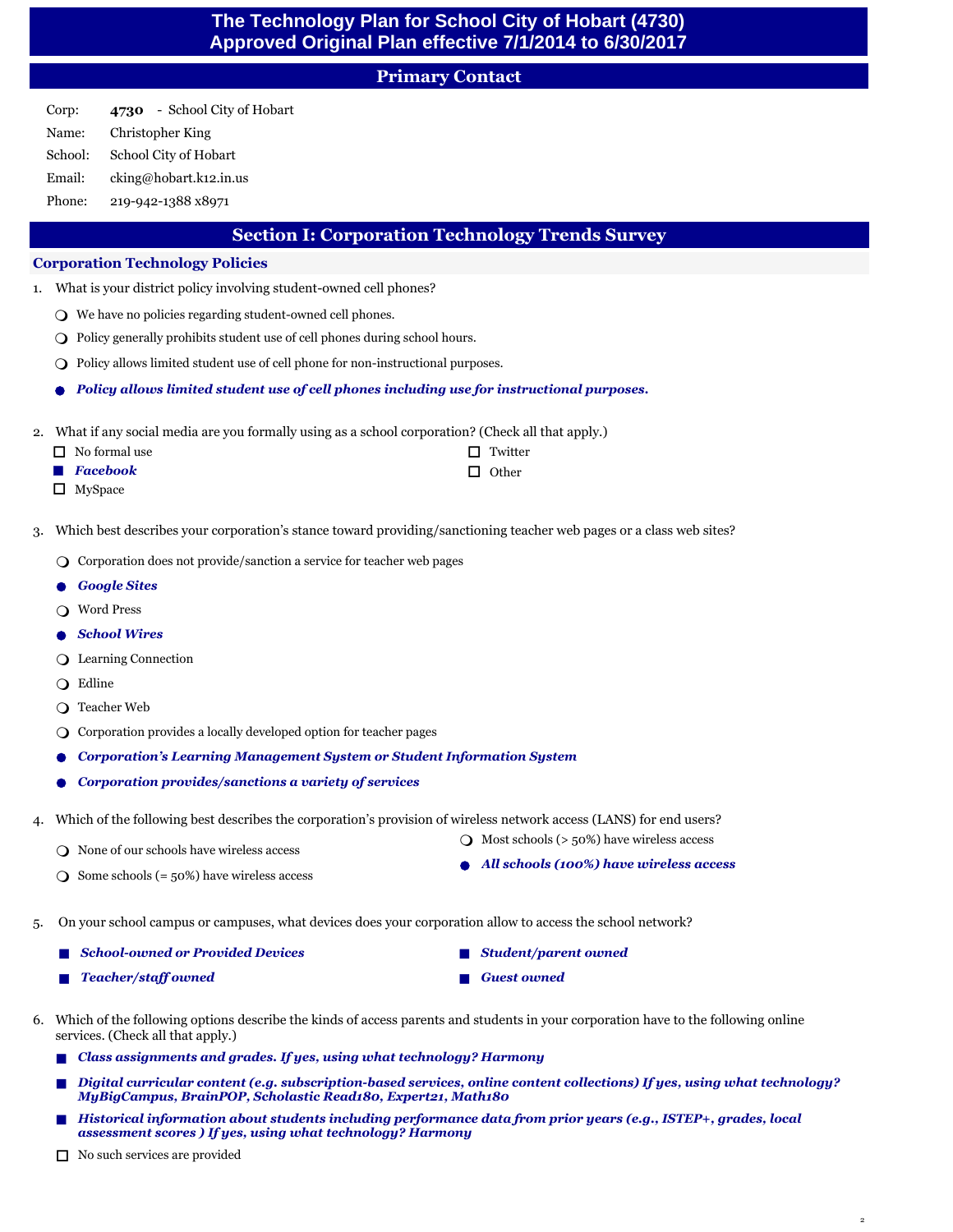- Which of the following option(s) describe(s) your district's current position with regard to student e-mail. (Check all that apply.) 7.
	- $\Box$  Corporation does not provide student e-mail at any level or allow for use of personal e-mail for learning purposes.
	- $\Box$  Corporation does not provide student e-mail at any level but students may use personal e-mail for learning purposes.
	- $\Box$  Corporation provides student e-mail accounts for some portion of elementary (K-5) students)? If yes, using what technology?
	- *Corporation provides student e-mail accounts for some portion of secondary (6-12) students? If yes, using what technology? Google*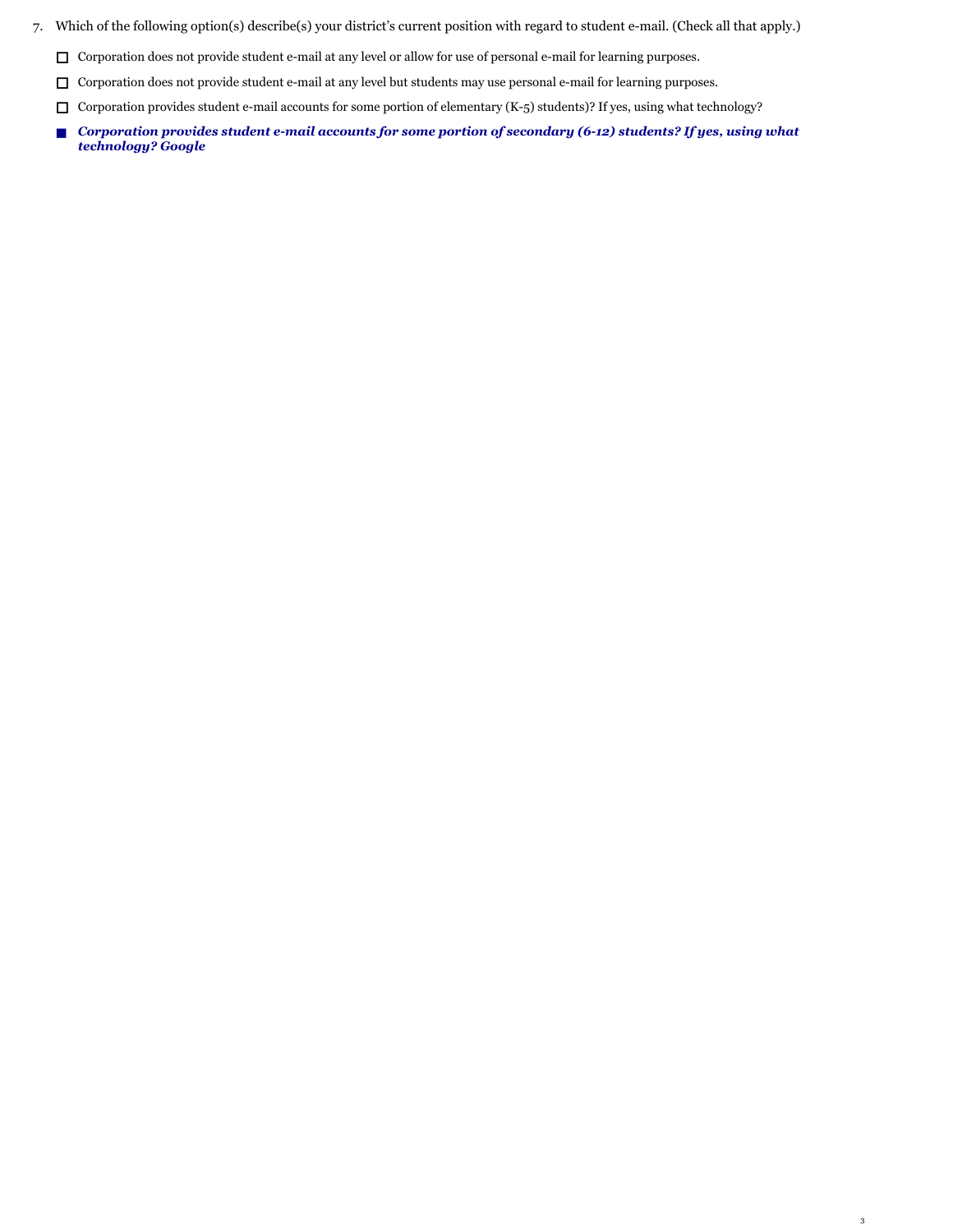# **Corporation Infrastructure-Hardware**

|  | 8. Computer Labs |
|--|------------------|
|--|------------------|

| <b>Contract</b>             | How many stationary labs do you have?                   | .h |
|-----------------------------|---------------------------------------------------------|----|
|                             | What is the average number of computers per lab?        | 32 |
| $\mathcal{L}_{\mathcal{A}}$ | How many mobile labs (e.g. COWs)?                       | 85 |
|                             | What is the average number of computers per mobile lab? | 32 |

# 9. **Non-lab computers for student use:**

On average, how many internet capable devices are available in classrooms for students to use?

|              | Number of classroom devices available<br>for student use (Select) | What types of devices? Check all that apply                                                                                              |
|--------------|-------------------------------------------------------------------|------------------------------------------------------------------------------------------------------------------------------------------|
|              | $\overline{O}$ 0                                                  | $\Box$ Desktops                                                                                                                          |
| Kindergarten | $Q$ 1 or 2                                                        | $\Box$ Netbooks                                                                                                                          |
|              | $O$ 3-5                                                           | $\Box$ Laptops                                                                                                                           |
|              | $Q$ 6-10                                                          | $\Box$ iTouch                                                                                                                            |
|              | $Q$ 1-to-1 ratio                                                  |                                                                                                                                          |
|              | $\overline{O}$ 0                                                  | <b>Desktops</b><br><b>The Contract of the Contract of the Contract of the Contract of the Contract of the Contract of the Contract o</b> |
| 1st Grade    | Q 1 or 2                                                          | $\Box$ Netbooks                                                                                                                          |
|              | • 3.5                                                             | <b>Laptops</b><br>a a shekara                                                                                                            |
|              | $O 6-10$                                                          | $\Box$ iTouch                                                                                                                            |
|              | $Q$ 1-to-1 ratio                                                  |                                                                                                                                          |
|              | $\overline{O}$ 0                                                  | <b>Desktops</b>                                                                                                                          |
| 2nd Grade    | $Q$ 1 or 2                                                        | Netbooks<br>$\Box$                                                                                                                       |
|              | • 3.5                                                             | <b>Laptops</b>                                                                                                                           |
|              | $Q$ 6-10                                                          | $\Box$ iTouch                                                                                                                            |
|              | $Q$ 1-to-1 ratio                                                  |                                                                                                                                          |
|              | $\overline{O}$ o                                                  | <b>Desktops</b>                                                                                                                          |
| 3rd Grade    | $Q$ 1 or 2                                                        | $\hfill\Box\thinspace$ Netbooks                                                                                                          |
|              | • 3.5                                                             | <b>Laptops</b>                                                                                                                           |
|              | $O 6-10$                                                          | $\Box$ iTouch                                                                                                                            |
|              | $Q$ 1-to-1 ratio                                                  |                                                                                                                                          |
|              | $\overline{O}$ 0                                                  | Desktops                                                                                                                                 |
| 4th Grade    | Q 1 or 2                                                          | $\hfill\Box\thinspace$ Netbooks                                                                                                          |
|              | $• 3-5$                                                           | <b>Laptops</b>                                                                                                                           |
|              | $O 6-10$                                                          | $\hfill\Box$ iTouch                                                                                                                      |
|              | $Q$ 1-to-1 ratio                                                  |                                                                                                                                          |
|              | $\overline{O}$ 0                                                  | Desktops                                                                                                                                 |
| 5th Grade    | $Q$ 1 or 2                                                        | $\hfill\Box$ Netbooks                                                                                                                    |
|              | • 3.5                                                             | <b>Laptops</b>                                                                                                                           |
|              | $O 6-10$                                                          | $\hfill\Box$ iTouch                                                                                                                      |
|              | $Q$ 1-to-1 ratio                                                  |                                                                                                                                          |
|              |                                                                   |                                                                                                                                          |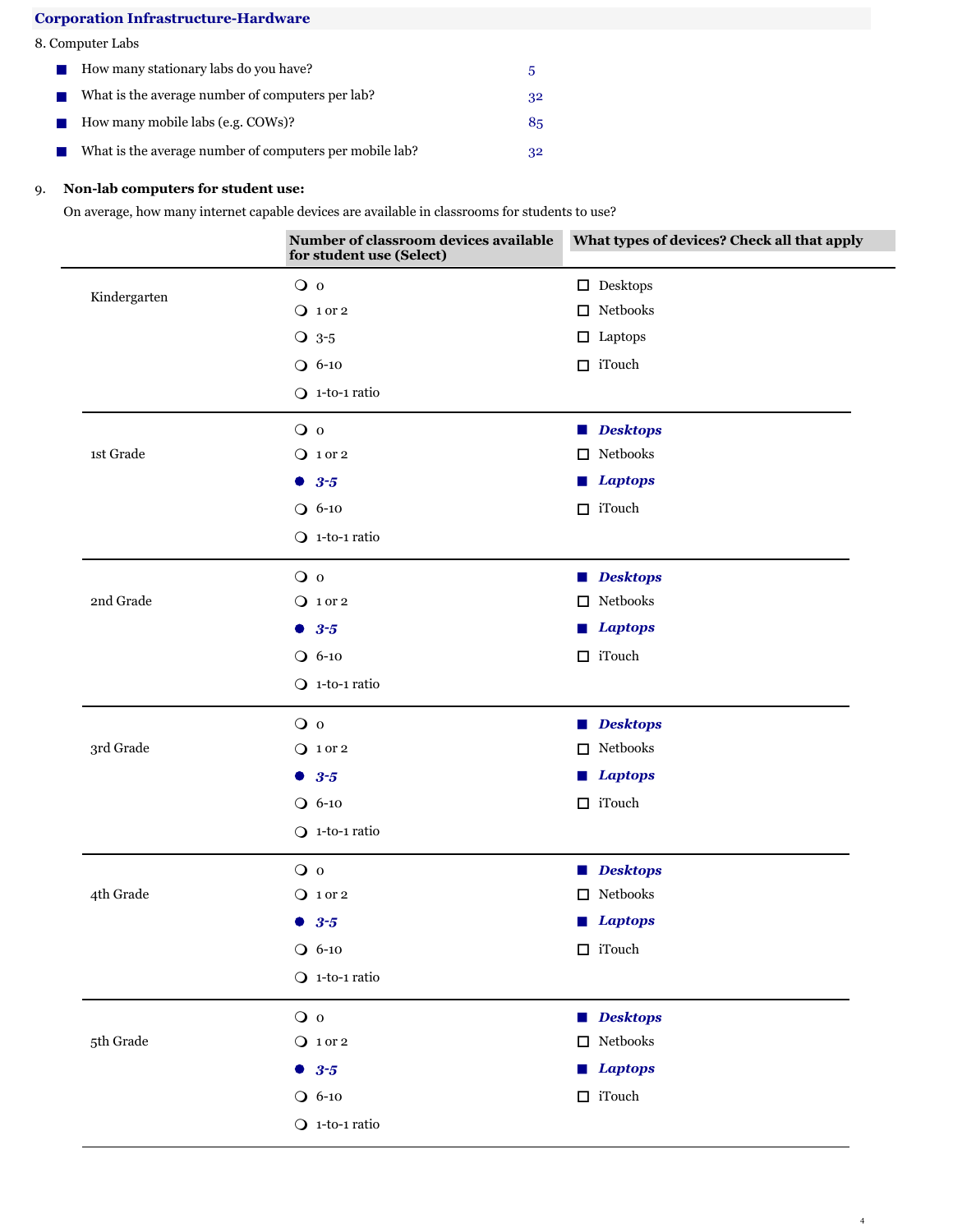|                     | $\overline{O}$ o       | <b>Desktops</b><br><b>STAR</b>                                                                                                          |
|---------------------|------------------------|-----------------------------------------------------------------------------------------------------------------------------------------|
| 6th Grade           | $Q$ 1 or 2             | Netbooks<br>□                                                                                                                           |
|                     | • 3.5                  | <b>Laptops</b><br><b>The Contract of the Contract of the Contract of the Contract of the Contract of the Contract of the Contract o</b> |
|                     | $O 6-10$               | $\Box$ iTouch                                                                                                                           |
|                     | $Q$ 1-to-1 ratio       |                                                                                                                                         |
|                     | $\overline{O}$ o       | <b>Desktops</b><br><b>Contract</b>                                                                                                      |
| 7th Grade           | $Q$ 1 or 2             | $\hfill\Box\,$ Netbooks                                                                                                                 |
|                     | • 3.5                  | <b>Laptops</b><br>a a s                                                                                                                 |
|                     | $O 6-10$               | $\Box$ iTouch                                                                                                                           |
|                     | $Q$ 1-to-1 ratio       |                                                                                                                                         |
|                     | $\overline{O}$ o       | <b>Desktops</b><br><b>College</b>                                                                                                       |
| 8th Grade           | $Q$ 1 or 2             | $\hfill\Box\thinspace$ Netbooks                                                                                                         |
|                     | • 3.5                  | <b>Laptops</b><br>L.                                                                                                                    |
|                     | $O 6-10$               | $\Box$ iTouch                                                                                                                           |
|                     | $Q$ 1-to-1 ratio       |                                                                                                                                         |
|                     | $\overline{O}$ o       | $\hfill\Box$ Desktops                                                                                                                   |
| 9th Grade           | $Q$ 1 or 2             | $\hfill\Box\,$ Netbooks                                                                                                                 |
|                     | $Q$ 3-5                | $\Box$ Laptops                                                                                                                          |
|                     | $O 6-10$               | $\Box$ iTouch                                                                                                                           |
|                     | $\bullet$ 1-to-1 ratio |                                                                                                                                         |
|                     | $\overline{O}$ 0       | $\hfill\Box$ Desktops                                                                                                                   |
| 10th Grade          | $\bullet$ 1 or 2       | $\hfill\Box\,$ Netbooks                                                                                                                 |
|                     | $Q$ 3-5                | <b>Laptops</b>                                                                                                                          |
|                     | $Q$ 6-10               | $\Box$ iTouch                                                                                                                           |
|                     | $Q$ 1-to-1 ratio       |                                                                                                                                         |
|                     | O <sub>0</sub>         | $\hfill\Box$ Desktops                                                                                                                   |
| $11\mbox{th}$ Grade | $\bullet$ 1 or 2       | $\hfill\Box\,$ Netbooks                                                                                                                 |
|                     | $O$ 3-5                | <b>Laptops</b>                                                                                                                          |
|                     | $O 6-10$               | $\Box$ iTouch                                                                                                                           |
|                     | $Q$ 1-to-1 ratio       |                                                                                                                                         |
|                     | $\overline{O}$ 0       | $\hfill\Box$ Desktops                                                                                                                   |
| 12th Grade          | 1 or 2<br>$\bullet$    | $\hfill\Box\,$ Netbooks                                                                                                                 |
|                     |                        |                                                                                                                                         |
|                     | $Q$ 3-5                | <b>Laptops</b>                                                                                                                          |
|                     | $O 6-10$               | $\Box$ iTouch                                                                                                                           |

# **Teacher computers:**  10.

Teachers in our corporation typically have :

- Q Laptops
- **l** *Desktops*
- $\bigcirc$  No dedicated computer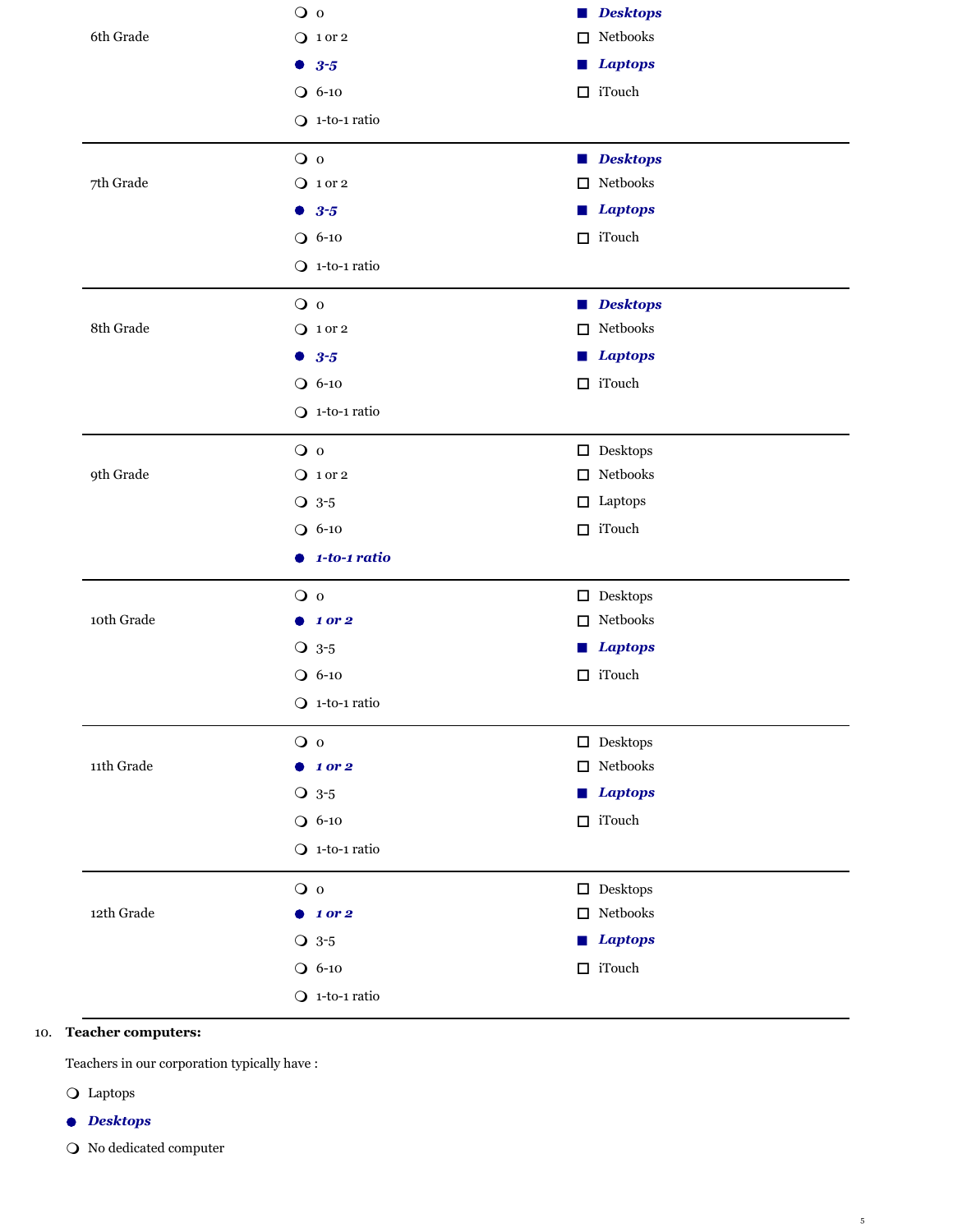# 11. **Technology Refresh:**

For each type of device that the corporation provides for student learning indicate (in years) the typical/planned refresh rate. If your corporation does not provide a particular technology, select not provided

- n *Desktops 5 years*
- n *Laptops 5 years*
- **n** *Netbooks*
- *iTouches*
- **n** *Cell Phones*

12. Which of the following describe 1-to-1 implementations/structure in your corporation?(Check all that apply.)

 $\Box$  We have no 1-to-1 initiatives

| Initiatives                    | Structure of 1-to-1 | Corporation provides off-campus Internet<br>access |
|--------------------------------|---------------------|----------------------------------------------------|
| $\Box$ New Tech Implementation | O Yes               | $\bigcirc$ Yes                                     |
|                                | $Q$ No              | $\bigcirc$ No                                      |
| Grade Level Based              | $\bullet$ Yes       | O Yes                                              |
|                                | $Q$ No              | $\bullet$ No                                       |
| □ Content Area Based           | O Yes               | $\bigcirc$ Yes                                     |
|                                | $\bigcirc$ No       | $Q$ No                                             |
| $\Box$ Other                   | Yes<br>$\Omega$     | $\bigcirc$ Yes                                     |
|                                | $\bigcirc$ No       | $\bigcirc$ No                                      |

6

Are you applying for Priority 2 E-Rate discounts in the upcoming year? 13.

 $Q$  Yes

**e** *No*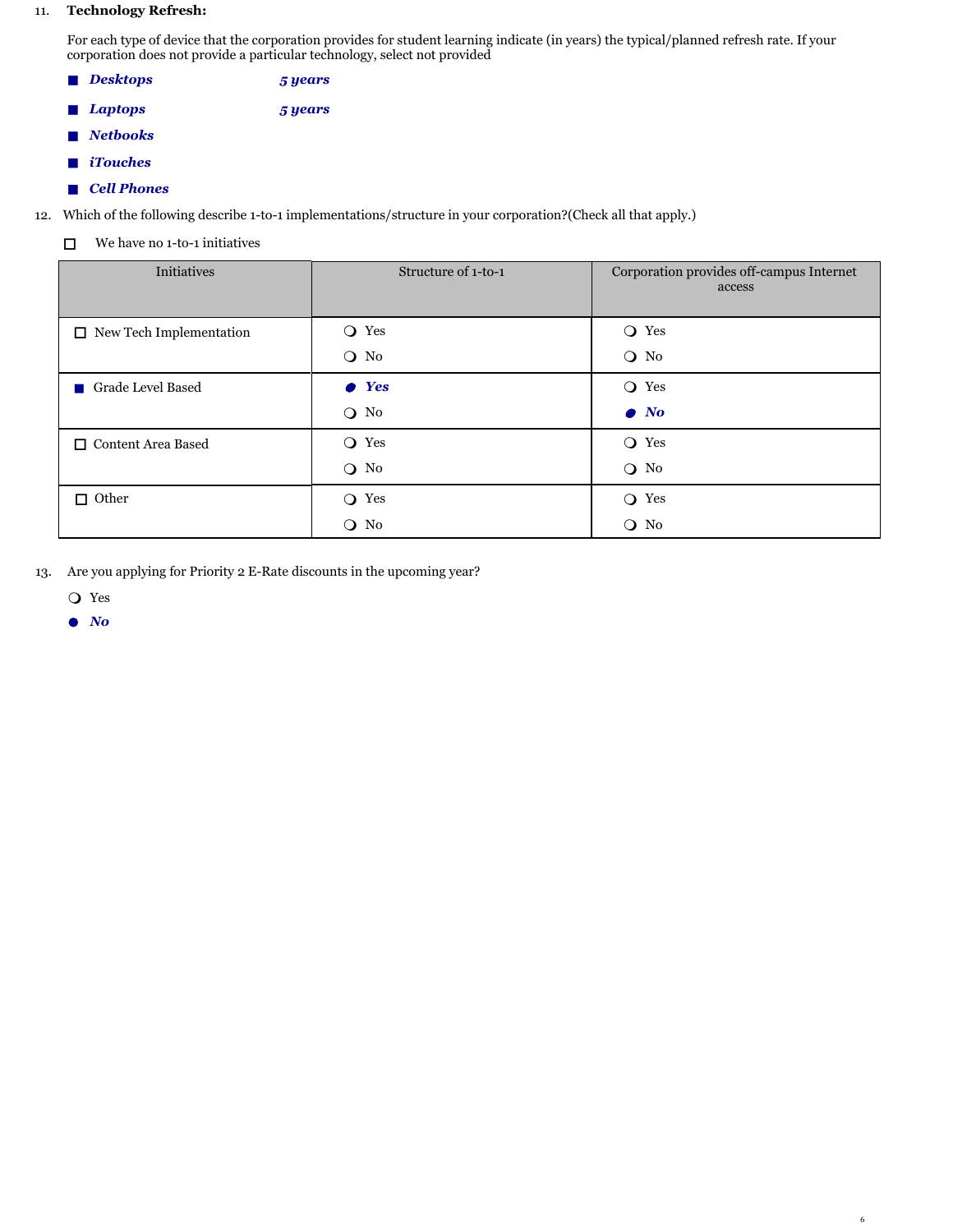# **Infrastructure Management**

# 14. **Corporation Web Site:**

Select from the following options to describe the design, technology, and hosting scenarios that best describe your corporation's web site.

| Designed by |                    | <b>Technology</b>         | Hosting                              |  |
|-------------|--------------------|---------------------------|--------------------------------------|--|
|             | Students           | O Primarily HTML          | $\overline{Q}$ Hosted by Corporation |  |
|             | School Staff       | <b>Content Management</b> | • External hosting Service           |  |
|             | <b>Third Party</b> |                           |                                      |  |

#### 15. **Cloud**

# **Computing/Virtualization:**

Choose from the following options to describe your corporation's position on utilizing cloud-based services to store data or to provide services? (Check all that apply.)

| Currently                                                       | <b>Future (Next 12-18 months)</b>                                    |  |  |
|-----------------------------------------------------------------|----------------------------------------------------------------------|--|--|
| $\Box$ Do not use cloud-based services                          | $\Box$ No plans in this area beyond current use                      |  |  |
| Utilize a private (local) cloud                                 | Will implement a private cloud                                       |  |  |
| Utilize a third-party provider (e.g., Google<br>Docs, Live@edu) | Will utilize a third-party provider (e.g., Google Docs,<br>Live@edu) |  |  |
| $\Box$ Have not implemented virtualization                      | Will implement virtual servers                                       |  |  |
| Utilize virtual servers                                         | Will implement virtual desktops                                      |  |  |

# 16. **Shared Services:**

Choose from the following options to describe cost saving measures your corporation is taking in the area of technology.

| Joint Purchasing |                                                                                                                               | <b>Personnel Sharing</b>                                                                                   | Outsourcing                                                             |
|------------------|-------------------------------------------------------------------------------------------------------------------------------|------------------------------------------------------------------------------------------------------------|-------------------------------------------------------------------------|
|                  | Do not purchase assets or<br>services cooperatively                                                                           | Share no personnel with other<br>$\left( \right)$<br>entities                                              | <b>Have not outsourced</b><br><i>technology services</i>                |
| $\Omega$         | Purchase assets or services in<br>cooperation with other<br>corporation, municipalities, etc.<br>(Provide at least 1 example) | <b>Share personnel with other</b><br>corporations, municipalities,<br>etc. (Provide at least 1<br>example) | Outsource some technology<br>∩<br>services (Provide at least 1 example) |
| Example(s)       |                                                                                                                               | Example(s)                                                                                                 | Example(s)                                                              |
|                  |                                                                                                                               | <b>Special Education Cooperative</b>                                                                       |                                                                         |
|                  |                                                                                                                               |                                                                                                            |                                                                         |
|                  |                                                                                                                               |                                                                                                            |                                                                         |
|                  |                                                                                                                               |                                                                                                            |                                                                         |
|                  |                                                                                                                               |                                                                                                            |                                                                         |

# 17. **Technology Energy Management:**

Does your school corporation utilize energy management services to power down/power up and otherwise manage energy consumption of technology resources?

l *Yes*

Q No

# 18. **Bandwidth:**

What is the total (from all providers) internet bandwidth at the corporation level (does not include WAN)? megabytes/second (Mbps)

| $\bullet$ What is the total (from all providers) internet bandwidth at the corporation level (does not<br>include WAN)? megabytes/second (Mbps) | 90 |  |
|-------------------------------------------------------------------------------------------------------------------------------------------------|----|--|
| $\bullet$ During most recent month of September, what is peak utilization during the school day?<br>megabutes/sec. (Mbps)                       | 90 |  |
| $\bullet$ During most recent month of September, what is the average utilization during the school<br>day? megabytes/sec. (Mbps)                | 70 |  |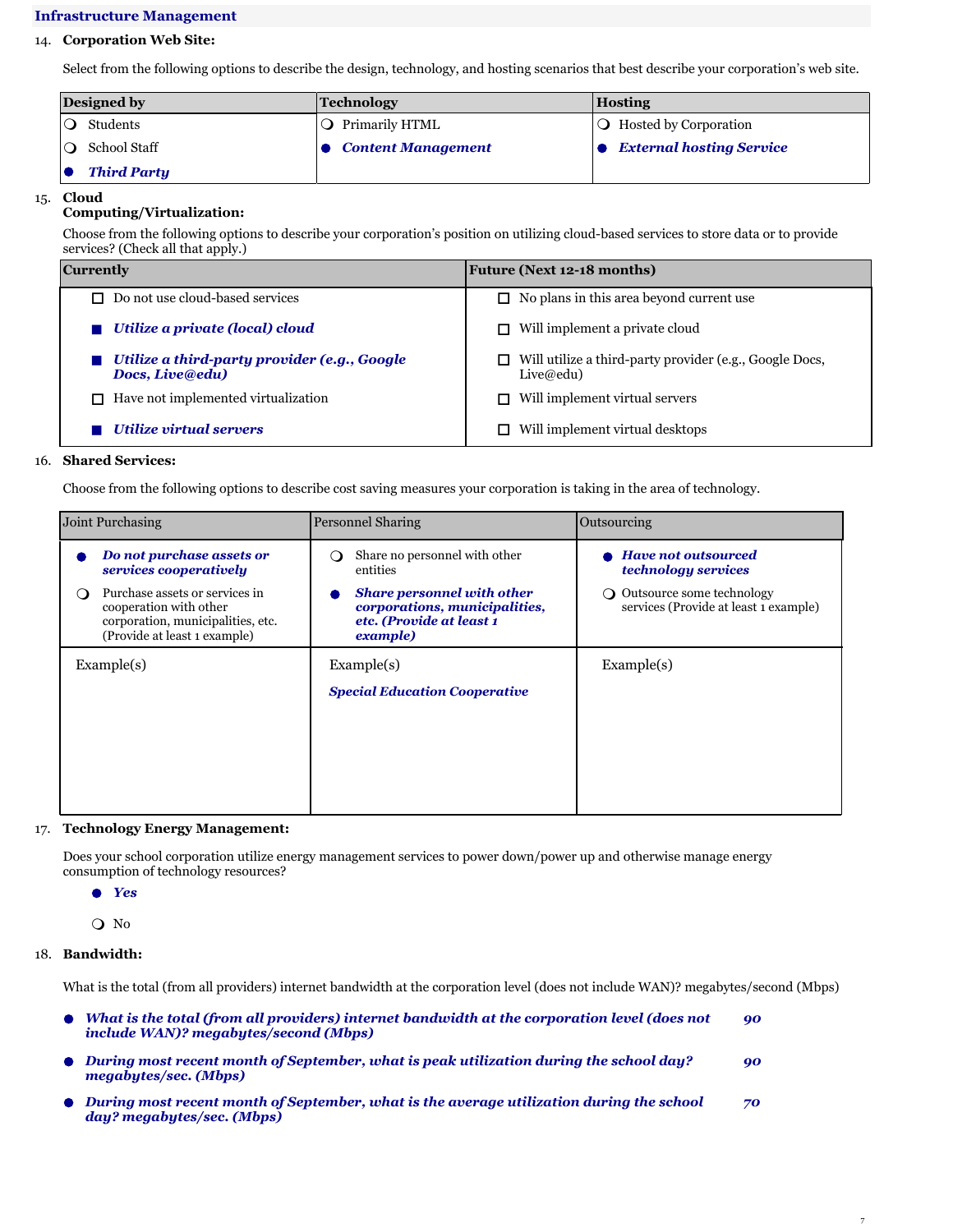# **Educational Use**

# 19. **Software:**

What software packages or services are provided through your school corporation? (Check all that apply.)

|   | □ Student Management System                                                                       |                |
|---|---------------------------------------------------------------------------------------------------|----------------|
|   | O Power School                                                                                    | O Skyward      |
|   | <b>O</b> Harmony                                                                                  | O Lighthouse   |
|   | O STI                                                                                             | O Other        |
|   | O SDS                                                                                             |                |
|   | $\Box$ Office/Productivity Software                                                               |                |
|   | O MS Office                                                                                       | O Google Docs  |
|   | O Open Office                                                                                     | O Other        |
|   | O Work Perfect                                                                                    |                |
|   | $\Box$ Learning Management System                                                                 |                |
|   | O Angel                                                                                           | O Moodle       |
|   | O Blackboard                                                                                      | O Other        |
|   | □ Electronic Gradebook                                                                            |                |
|   | Gradebook provided through student information<br>system                                          | O Other        |
|   | $\Box$ Remediation software                                                                       |                |
|   | O Read 180                                                                                        | ○ Study Island |
|   | O Plato                                                                                           | O Other        |
|   | <b>Online Instruction:</b>                                                                        |                |
|   | Describe your corporation's current utilization of online courses. (Check all that apply.)        |                |
| 0 | This corporation does not utilize online courses and are not currently considering online options |                |

- **n** *Currently considering online options*
- **O** Offer Advanced Placement online
- **n** *Use online courses for credit recovery*
- $\Box$  Use online courses for Core 40 courses
- $\Box$  Use online courses for Non-core 40 courses

# 21. **Digital Curriculum Resources:**

20. **Online Instruction:**

Indicate what digital curriculum resources you are using

 $\Box$  Corporation does not provide digital content/curriculum resources to students or teachers.

| Company    | Product              | <b>Description</b>        |
|------------|----------------------|---------------------------|
| Scholastic | Expert <sub>21</sub> | <b>Reading Supplement</b> |
| Scholastic | System44             | Remediation               |
| Scholastic | Math180              | <b>Math Supplement</b>    |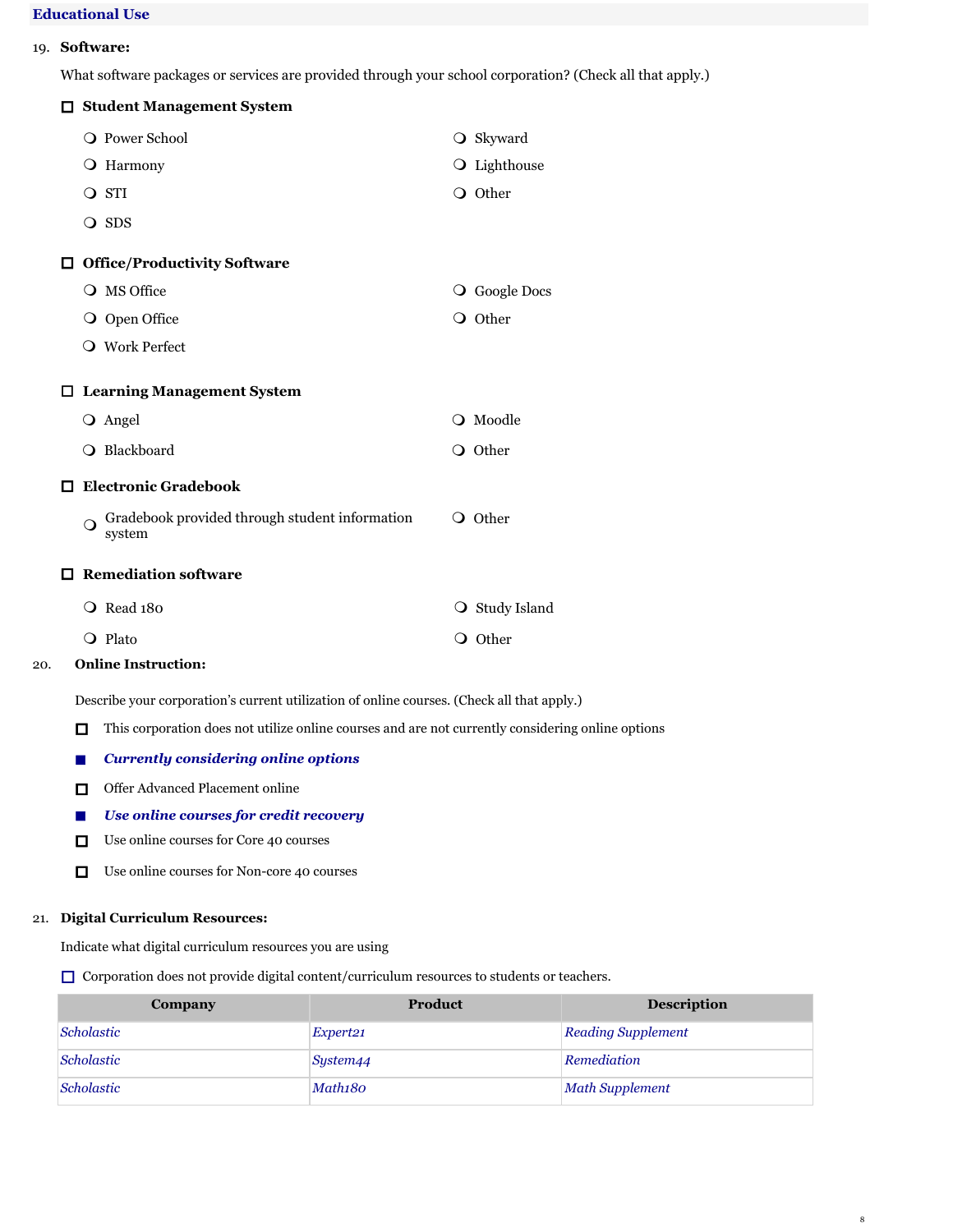# 22. **Digital Curriculum as Alternatives to Textbooks:**

For which of the following subjects has the corporation taken advantage of the blanket waiver for textbook adoption by adopting digital content not on the textbook adoption list? (Check all that apply—including for subjects where some courses utilized digital resoruces but not others.)

|  | ■ Our corporation has not utilized the blanket waiver in order to substitute digital resources for textbooks. |  |  |  |  |  |  |  |  |
|--|---------------------------------------------------------------------------------------------------------------|--|--|--|--|--|--|--|--|
|--|---------------------------------------------------------------------------------------------------------------|--|--|--|--|--|--|--|--|

|                | K |        | $\overline{2}$ | 3      | $\mathbf b$ | 6    | 7 | 8 | High<br>School |
|----------------|---|--------|----------------|--------|-------------|------|---|---|----------------|
| English/LA     | H | $\Box$ | l I            |        |             | n an | П |   |                |
| Math           | п | □      | □              | $\Box$ |             | П    | Ο | □ |                |
| Science        |   | L.     |                |        |             |      | П | ο |                |
| Social Studies |   | □      |                |        |             |      | □ | ם |                |

# 23. **Textbook and Instructional Material Fees:**

For each of the following grade levels, indicate the most recent per student textbook rental and fees/costs (whole dollars) for non free/reduced lunch students. If the amount varies by school or grade level, please provide a district average.

|    | a. K\$            | \$104 |
|----|-------------------|-------|
|    | b. 1\$            | \$166 |
|    | c. $2\frac{6}{9}$ | \$143 |
|    | $d. \, 3$ \$      | \$169 |
|    | e. $4\$$          | \$147 |
|    | f. $5$ \$         | \$135 |
|    | g. 6\$            | \$300 |
|    | $h. \, 7$ \$      | \$350 |
| i. | 8\$               | \$360 |
| j. | High school \$    | \$380 |

# 24. **Online Assessment:**

What types of computer, online or technology based assessments are used in your school corporation? (Check all that apply)

- $\Box$  This corporation does not utilize online or technology-based assessements
- n *ISTEP+*
- **n** *Acuity*
- $\Box$  Wireless Generation
- **n** *End of Course Assessments*
- n *NWEA*
- $\Box$  Terra Nova
- $\hfill\Box$  Local Assessment: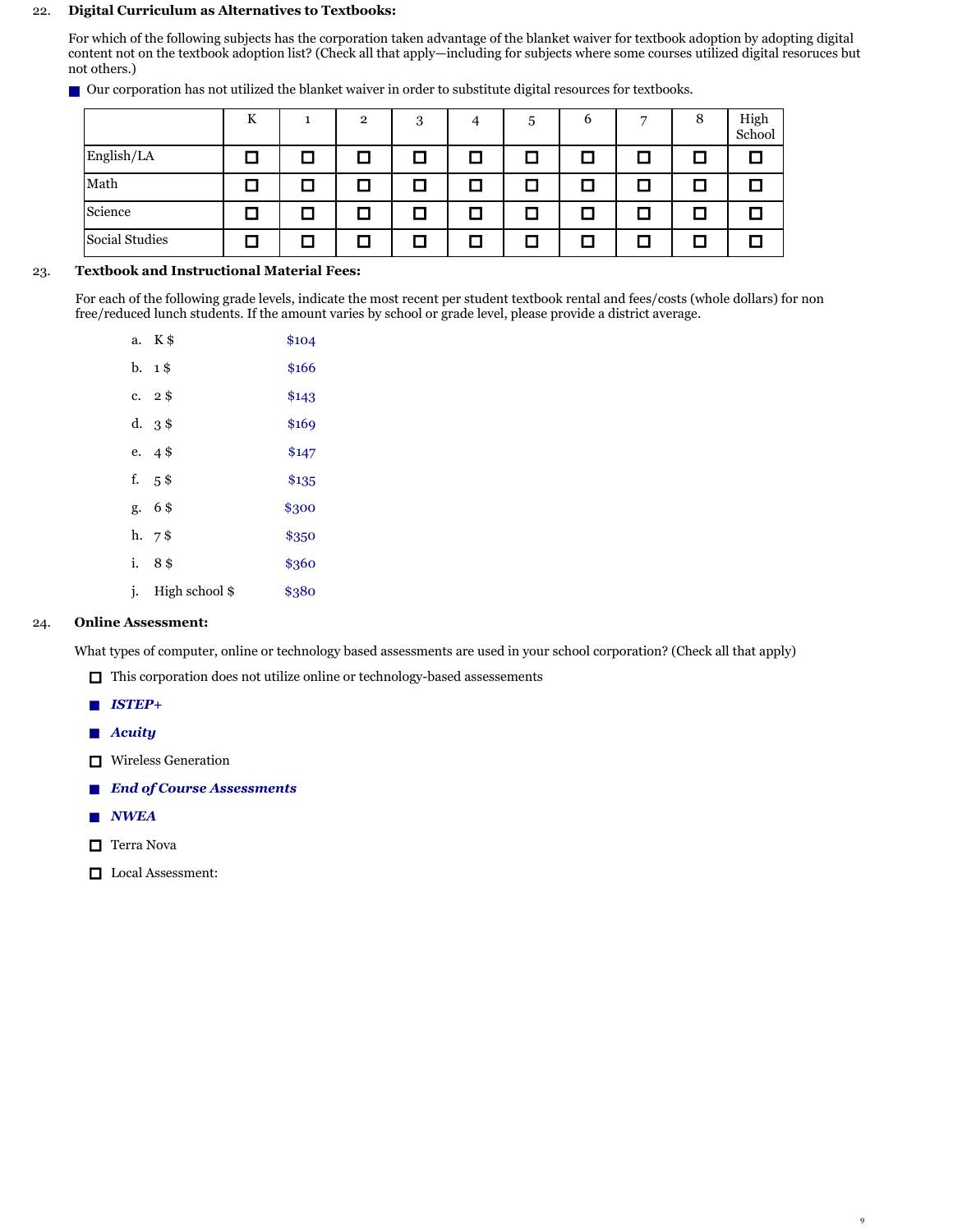# **Student and Staff Capacity to Use Technology**

# 25. **Technology Standards:**

Describe your corporation's approach to technology standards for the following populations.

| <b>Students</b> |                                                | Teachers                                 | <b>Administrators</b>               |  |  |
|-----------------|------------------------------------------------|------------------------------------------|-------------------------------------|--|--|
|                 | $\Box$ Have not formally adopted standards for | $\blacksquare$ Have not formally adopted | Have not formally adopted standards |  |  |
|                 | students                                       | standards for teachers                   | for administrators                  |  |  |

26. Does your school corporation formally address 21st Century Learning Skills in its curriculum?

```
l Yes
```
O No

27. Does your school corporation formally address Information Literacy Standards (AASL) in the curriculum?

 $\bigcirc$  Yes

l *No*

# 28. **Keyboarding:**

Use the following options to describe your corporation's approach to keyboarding.

Does your school corporation teach computer keyboarding?

l *Yes*

If yes,

- l *Corporation does not require mastery of keyboarding by all students*
- O Corporation requires mastery of keyboarding by grade

m No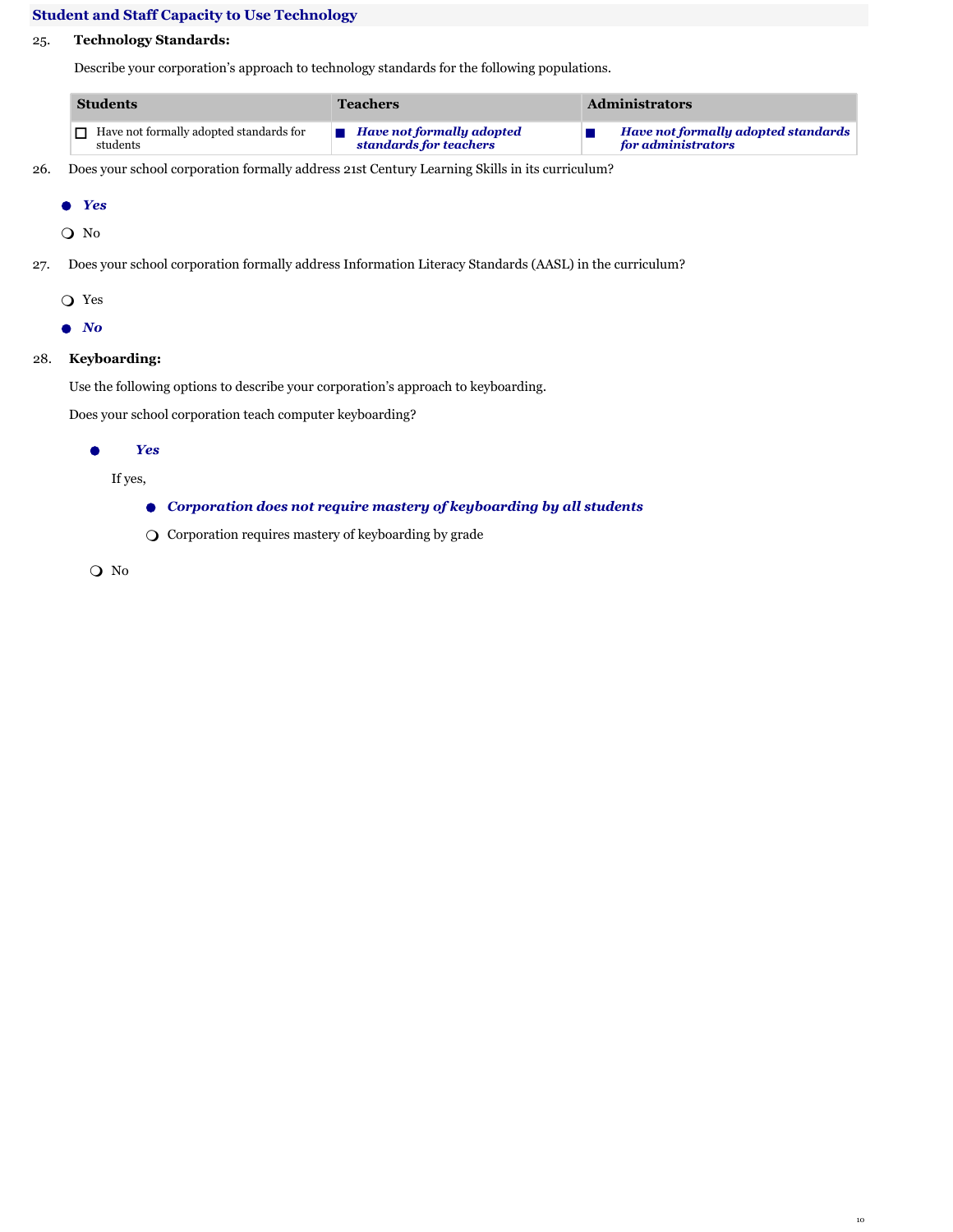# **Section II: Goals, Strategies and Metrics**

# Introduction to Goals Strategies and Metrics:

*The School City of Hobart Community will foster intellectual curiosity, natural abilities, critical thinking, and literacy in students while developing respectful and responsible citizens who are excited about the challenges of tomorrow, confident in their ability to chart the future, and dedicated to the pursuit of lifelong learning.* 

*As the world is a place where our knowledge base is constantly changing and expanding, The School City of Hobart looks into its classrooms and envisions all students actively engaged in learning activities that permit knowledge construction by new means of instructional delivery. These include students having unlimited access to online databases, sharing experimental work with others at home or abroad, viewing an animation and utilizing tools to conduct experiments and analyze the visual data to form theories of problems and possible solutions, video- conferencing with a group of scientists, or actively experiencing history through virtual reality. We believe that educational technology provides us the opportunity to prepare young people with the skills to seek out, analyze, and synthesize information to help ensure productivity in an information age. We further believe that technology allows our staff to become facilitators of learning in a student-centered environment.*

*It is the School City of Hobart's mission to transform classrooms into project-based learning environments filled with students seeking to construct knowledge and do work that is relevant in the real world.*

## Goal:

*Provide students a learning environment that promotes opportunities for them to be independent researchers, critical thinkers, problem -solvers, creators of knowledge, information seekers, effective communicators, technologists, and responsible citizens. The actions and roles of teachers and students in the classrooms that must be present in classrooms to achieve these types of outcomes come from evolving uses of technology that are embedded in relevant, real-life tasks.*

#### Strategies:

*1. Provide access to varying types of devices that allow access to the wealth of online information available from experts, professionals, and peers*

*2. Increase the number and availability of responders for engaging students in the classroom and to provide real-time feedback for students*

*3. Allow for access to devices and the Internet beyond the regular school day to provide additional opportunities to those that need or want it*

*4. Implement the online learning community, MyBigCampus, in order to engage students beyond the traditional classroom and* 

*encourage participation and collaboration with both peers and mentors*

*5. Research and develop a Computer Science program to integrate into the current curriculum at the district*

#### Metrics:

*1. Distribute Macbook carts and new iPad carts with new Filewave management software during the Summer of 2014 for use at the start of the 2014-1015 school year*

*2. Implement and train in the use of new macbooks and iPads for use with video and photo editing software, presentation software, and pod- and vid-casting in order to engage students and promote thinking and creativity. Use will be monitored to ensure learning growth and effective use in the classroom.*

*3. Reorganize responder distribution to increase effectiveness and maximize use for the start of the 2014-2015 school year. Reorganization will be assessed throughout the first semester of the school year to make sure it has been successful and that the responders are being used.*

4. Provide additional opportunities to devices for students beyond regular school hours. After hours open labs will be scheduled at<br>the beginning of the 2014-2015 school year and reassessed each year to determine best avai

5. Continue to implement MyBigCampus at all levels in order to provide students with additional opportunities for learning beyond<br>the classroom. Training will be offered to teachers across the district starting in the Fal *school year.*

*6. Develop a plan for the implementation of a Computer Science program during the 2014-2015 school year for the integration of such a program during the 2015-2016 school year*

### Progress:

*NA*

#### Goal:

*Provide technology hardware and network services necessary for staff and students to be successful and to prepare students with 21st century skills for life and the workplace. This ongoing goal provides the growing backbone for the mission of the district.*

### Strategies:

*1. Purchase and install additional hardware (switching and APs), including any necessary wiring in order to support the growing network*

*2. Continue the support of Google Apps across the district for increased access and sharing*

*3. Train and support for the integration of Google Apps with MyBigCampus to develop a more dynamic and collaborative sharing environment for both students and teachers*

*4. Continue the development of digital curriculum for teachers to provide students with a wide and mobile access to learning materials for the curriculum*

*5. Research additional options for online learning and digital textbooks as we move toward a true 1:1 digital environment*

*6. Upgrade hardware on existing technology in order to support the growing need for access to online information*

# Metrics:

*1. Install additional access points at the high school in order to fill in the gaps where wireless access is not currently available during the Summer of 2014*

*2. Update the hardware end-of-life plan in order to maintain functional networking and hardware equipment to support online learning for the 2014-2015 school year to the 2018-2019 school year*

*3. Train students and staff in both Google Apps and MyBigCampus as well as how to effectively integrate both starting in the Fall of 2014*

*4. Provide resources for digital learning and curriculum for students and teachers through the School City of Hobart web site as well as MyBigCampus, and provide training for digital learning starting in the 2014-2015 school year*

*5. Research both educational and cost-effective options for digital textbooks and curriculum for the classroom to support the 1:1 iPad transition in the district*

*6. Assess existing hardware and plan for upgrades as necessary to ensure functionality and continuing support of the hardware*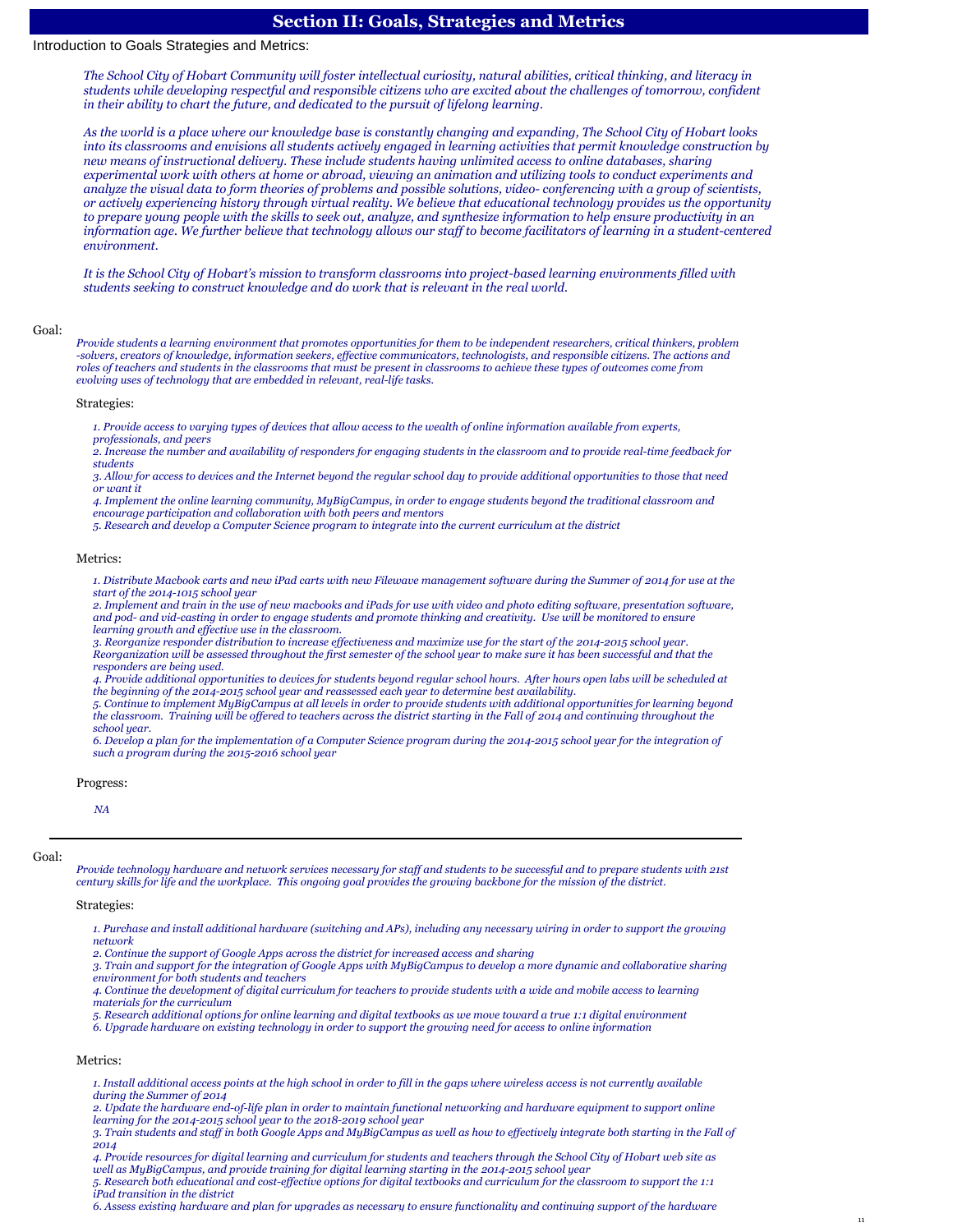*during the Summer of 2014 (and earlier)*

# Progress:

*NA*

## Goal:

*Continue the development of partnerships, commitment and support from the community to increase communication and participation, as well as explicit, mutual benefits.*

Strategies:

*1. Continue providing information resources to the community through the use of the SchoolWires portal web site and allow users to register to get custom information relevant to their needs*

*2. Offer additional features available through the Harmony Parent Portal with the upgrade to Harmony3 student information system*

*3. Provide access to parents into the MyBigCampus learning system to provide a look at what their children are doing in the digital classroom environment*

*4. Expand the SchoolMessenger system to allow call receivers to add phone numbers and emails in order to get information from a variety of sources*

# Metrics:

*1. Enable the registration component of SchoolWires in the Summer of 2014 to allow users to customize their home page with* 

widgets that are relevant to them. Information regarding the system will be distributed digitally<br>2. Implement custom features into the Harmony Parent Portal starting in the 2014-2015 school year, such as access to standa *test scores, running GPA, and grade history*

*3. Distribute parent logins for the MyBigCampus learning system in the Fall of 2014 to allow them view access*

4. Collect text message numbers during each school year's registration process to populate them into the SchoolMessenger system,<br>and allow for users to login and adjust numbers and emails during the Summer of 2014

### Progress:

*NA*

## Goal:

*Provide professional development, training technology, and reliable hardware to enable teachers and staff to enhance skills, work efficiently, and connect learning with technology.*

### Strategies:

*1. Install new computers to replace older devices and rotate older devices around district 2. Distribute and provide annual professional development catalogs for staff*

### Metrics:

*1. Install new computers in locations where existing hardware is no longer capable of supporting the necessary requirements for continued learning. Hardware that is removed will be repurposed and used in other locations where it can still provide opportunities for learning. Evaluation of hardware will be during the Summer of 2014 2. Provide a Fall and Spring professional development catalog each school year to provide staff with opportunities for continued learning in technology use and integration. This training gives educators the skills to pass on the knowledge to students*

#### Progress:

*NA*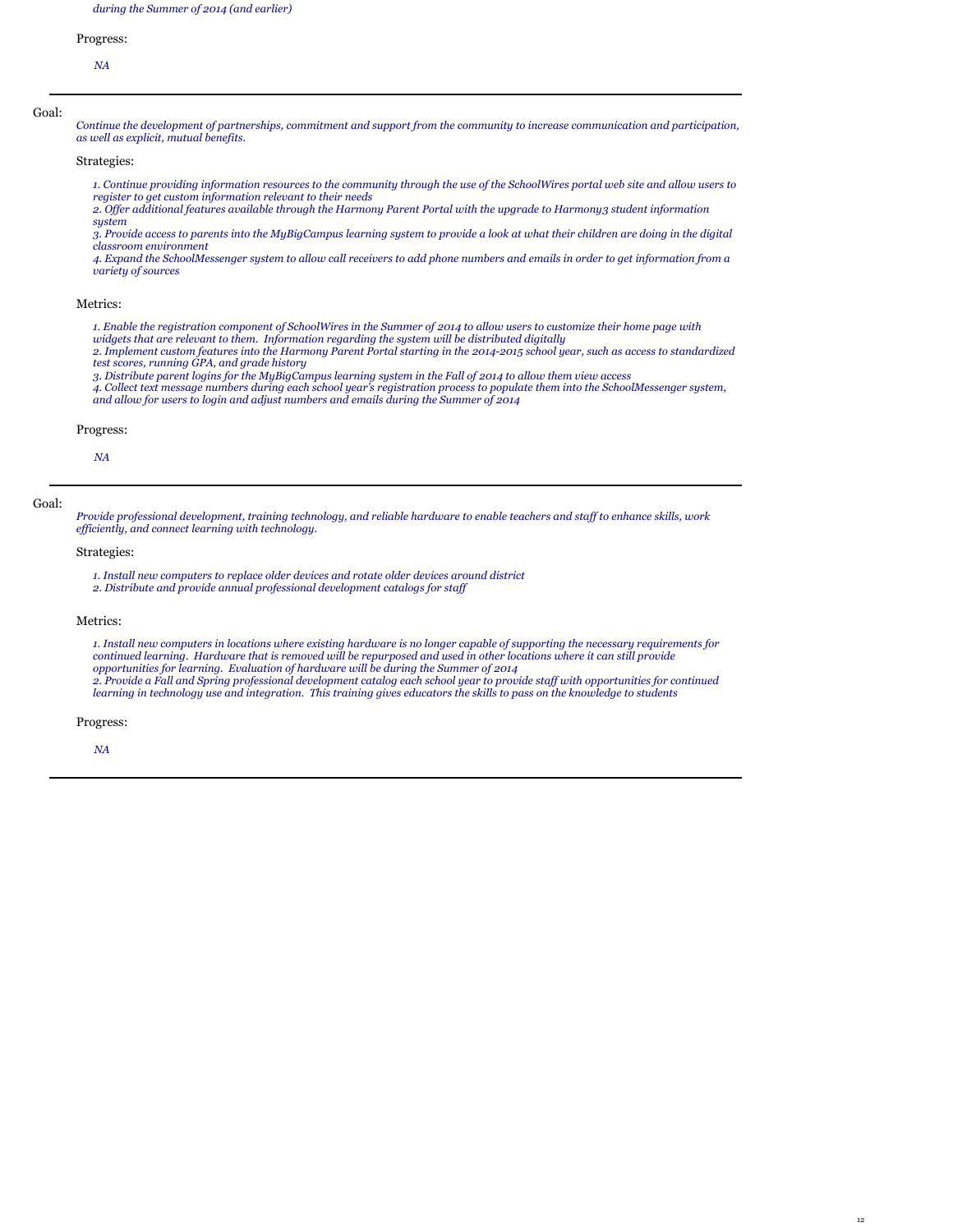# **Section III: Technology Budget**

Has your school corporation established a School Technology Fund as required in IC 20-40-15-2?

- l *Yes*
- $\bullet$  No

Please estimate the expenditures planned in each category for all three years of the plan. Use whole dollar values.

|                                                                     |                  | 2011-2012              |                       |              |              |                          |  |  |
|---------------------------------------------------------------------|------------------|------------------------|-----------------------|--------------|--------------|--------------------------|--|--|
|                                                                     | Capital Projects | <b>Technology Fund</b> | <b>Textbook Funds</b> | Grants       | Other        | Sub Total by<br>Category |  |  |
| Salary                                                              | 72193            | $\mathbf 0$            | $\mathbf 0$           | $\mathbf{O}$ | $\mathbf 0$  | 72193                    |  |  |
| Hardware                                                            | 140000           | 5000                   | $\mathbf 0$           | $\mathbf{O}$ | $\mathbf{O}$ | 145000                   |  |  |
| Software                                                            | 90000            | 5000                   | $\mathbf 0$           | $\mathbf 0$  | $\mathbf 0$  | 95000                    |  |  |
| Professional Development (non salary;<br>expenditures are required) | $\mathbf 0$      | $\mathbf 0$            | $\mathbf 0$           | $\mathbf{O}$ | 12000        | 12000                    |  |  |
| Telecommunications                                                  | $\mathbf 0$      | $\mathbf 0$            | $\mathbf 0$           | $\mathbf{O}$ | $\mathbf 0$  | $\mathbf{o}$             |  |  |
| Contract/Professional Services for<br>Technology                    | $\mathbf 0$      | $\mathbf 0$            | $\mathbf 0$           | $\mathbf{O}$ | $\mathbf{O}$ | $\mathbf{o}$             |  |  |
| <b>Sub Total by Source</b>                                          | 302193           | 10000                  | $\mathbf{o}$          | $\mathbf{o}$ | 12000        | <b>Total: 324193</b>     |  |  |
| % of Total By Source*                                               | 93%              | $3\%$                  | $\mathbf{O}\%$        | 0%           | 4%           |                          |  |  |

*\* Percentages could be slightly above or below 100% due to rounding of calculations*

|                                                                     |                         | 2012-2013              |                       |              |          |                          |  |  |
|---------------------------------------------------------------------|-------------------------|------------------------|-----------------------|--------------|----------|--------------------------|--|--|
|                                                                     | <b>Capital Projects</b> | <b>Technology Fund</b> | <b>Textbook Funds</b> | Grants       | Other    | Sub Total by<br>Category |  |  |
| Salary                                                              | 72193                   | $\mathbf{o}$           |                       | $\mathbf{o}$ | $\Omega$ | 72193                    |  |  |
| Hardware                                                            | 140000                  | 5000                   |                       | $\Omega$     | $\Omega$ | 145000                   |  |  |
| Software                                                            | 90000                   | 5000                   |                       | $\mathbf{o}$ | $\Omega$ | 95000                    |  |  |
| Professional Development (non salary;<br>expenditures are required) | 0                       | $\mathbf{o}$           | С                     | $\Omega$     | 12000    | 12000                    |  |  |
| Telecommunications                                                  | $\Omega$                | $\Omega$               |                       |              | $\Omega$ | $\mathbf{o}$             |  |  |
| Contract/Professional Services for<br>Technology                    | $\Omega$                | $\Omega$               |                       | $\Omega$     | $\Omega$ | $\mathbf{o}$             |  |  |
| <b>Sub Total by Source</b>                                          | 302193                  | 10000                  | $\Omega$              | $\mathbf{o}$ | 12000    | Total: 324193            |  |  |
| % of Total By Source*                                               | 93%                     | 3%                     | 0%                    | 0%           | 4%       |                          |  |  |

*\* Percentages could be slightly above or below 100% due to rounding of calculations*

|                                                                     |                         | 2013-2014              |                       |              |              |                          |  |  |
|---------------------------------------------------------------------|-------------------------|------------------------|-----------------------|--------------|--------------|--------------------------|--|--|
|                                                                     | <b>Capital Projects</b> | <b>Technology Fund</b> | <b>Textbook Funds</b> | Grants       | Other        | Sub Total by<br>Category |  |  |
| Salary                                                              | 72193                   | $\mathbf{o}$           |                       | Ω            | O            | 72193                    |  |  |
| Hardware                                                            | 140000                  | 5000                   |                       | $\mathbf 0$  | $\Omega$     | 145000                   |  |  |
| Software                                                            | 90000                   | 5000                   | O                     | $\mathbf{o}$ | $\mathbf{O}$ | 95000                    |  |  |
| Professional Development (non salary;<br>expenditures are required) | 0                       | $\mathbf 0$            | O                     | $\Omega$     | 12000        | 12000                    |  |  |
| Telecommunications                                                  | $\Omega$                | $\Omega$               |                       | O            | $\Omega$     | $\mathbf{o}$             |  |  |
| Contract/Professional Services for<br>Technology                    | $\mathbf{o}$            | $\Omega$               | r                     | $\Omega$     | $\Omega$     | $\mathbf{o}$             |  |  |
| <b>Sub Total by Source</b>                                          | 302193                  | 10000                  | $\Omega$              | $\mathbf{o}$ | 12000        | Total: 324193            |  |  |
| % of Total By Source*                                               | 93%                     | $3\%$                  | 0%                    | 0%           | 4%           |                          |  |  |

*\* Percentages could be slightly above or below 100% due to rounding of calculations*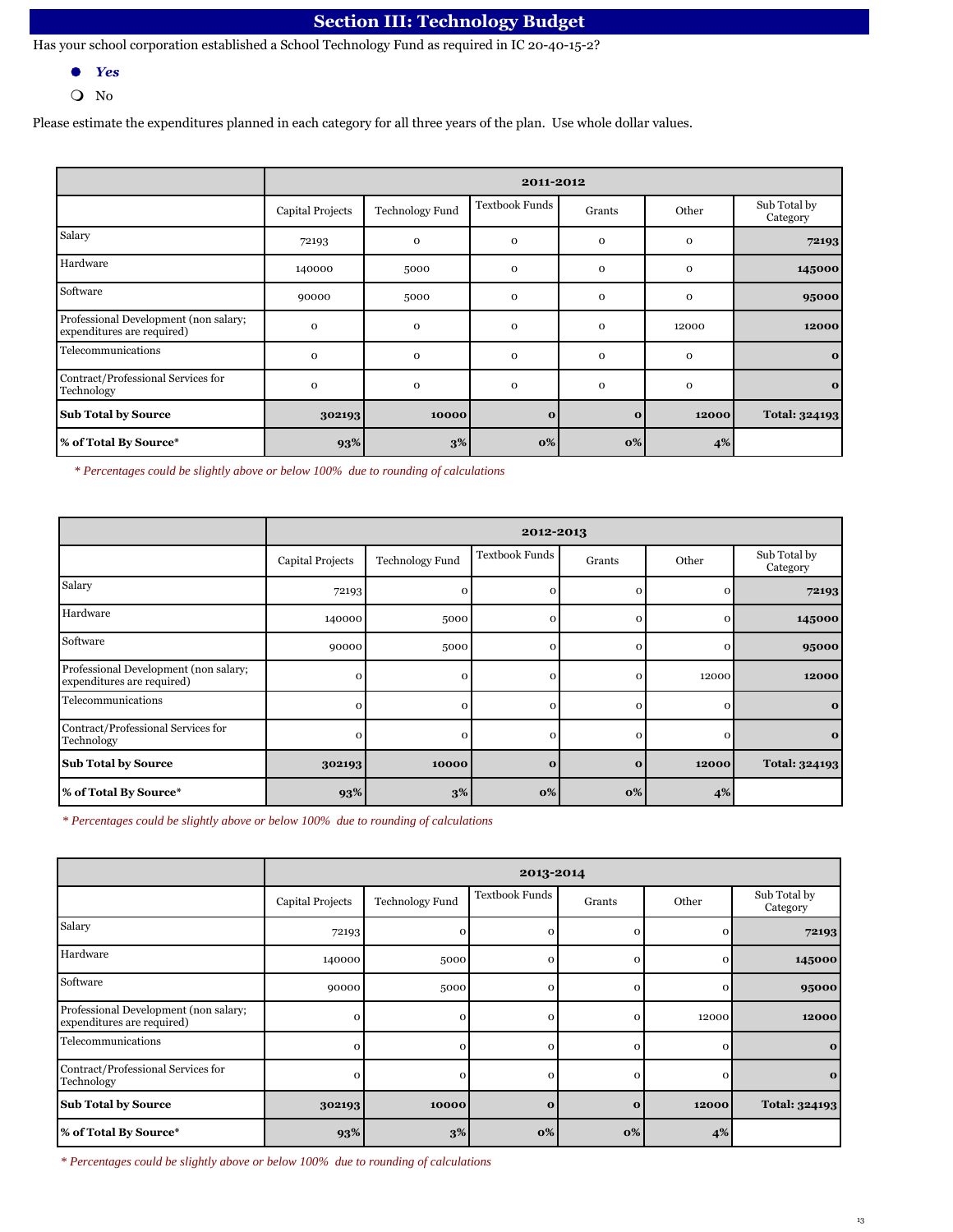# **Budget Summary by Category**

|                                                                     | 2011-2012    | 2012-2013    | 2013-2014    |
|---------------------------------------------------------------------|--------------|--------------|--------------|
| Salary                                                              | \$72,193,00  | \$72,193,00  | \$72,193.00  |
| Hardware                                                            | \$145,000.00 | \$145,000.00 | \$145,000.00 |
| Software                                                            | \$95,000.00  | \$95,000.00  | \$95,000.00  |
| Professional Development (non salary;<br>expenditures are required) | \$12,000.00  | \$12,000.00  | \$12,000.00  |
| Telecommunications                                                  | \$0.00       | \$0.00       | \$0.00       |
| Contract/Professional Services for<br>Technology                    | \$0.00       | \$0.00       | \$0.00       |
| Total                                                               | \$324,193.00 | \$324,193.00 | \$324,193.00 |

# **Budget Summary by Source**

|                         | 2011-2012  | 2012-2013  | 2013-2014    |
|-------------------------|------------|------------|--------------|
| <b>Capital Projects</b> | 302193     | 302193     | 302193       |
| <b>Technology Fund</b>  | 10000      | 10000      | 10000        |
| <b>Textbook Fund</b>    | $\Omega$   | $\Omega$   | 0            |
| Grants                  | $\Omega$   | 0          | 0            |
| Other                   | 12000      | 12000      | 12000        |
| <b>Total</b>            | 324,193.00 | 324,193.00 | \$324,193.00 |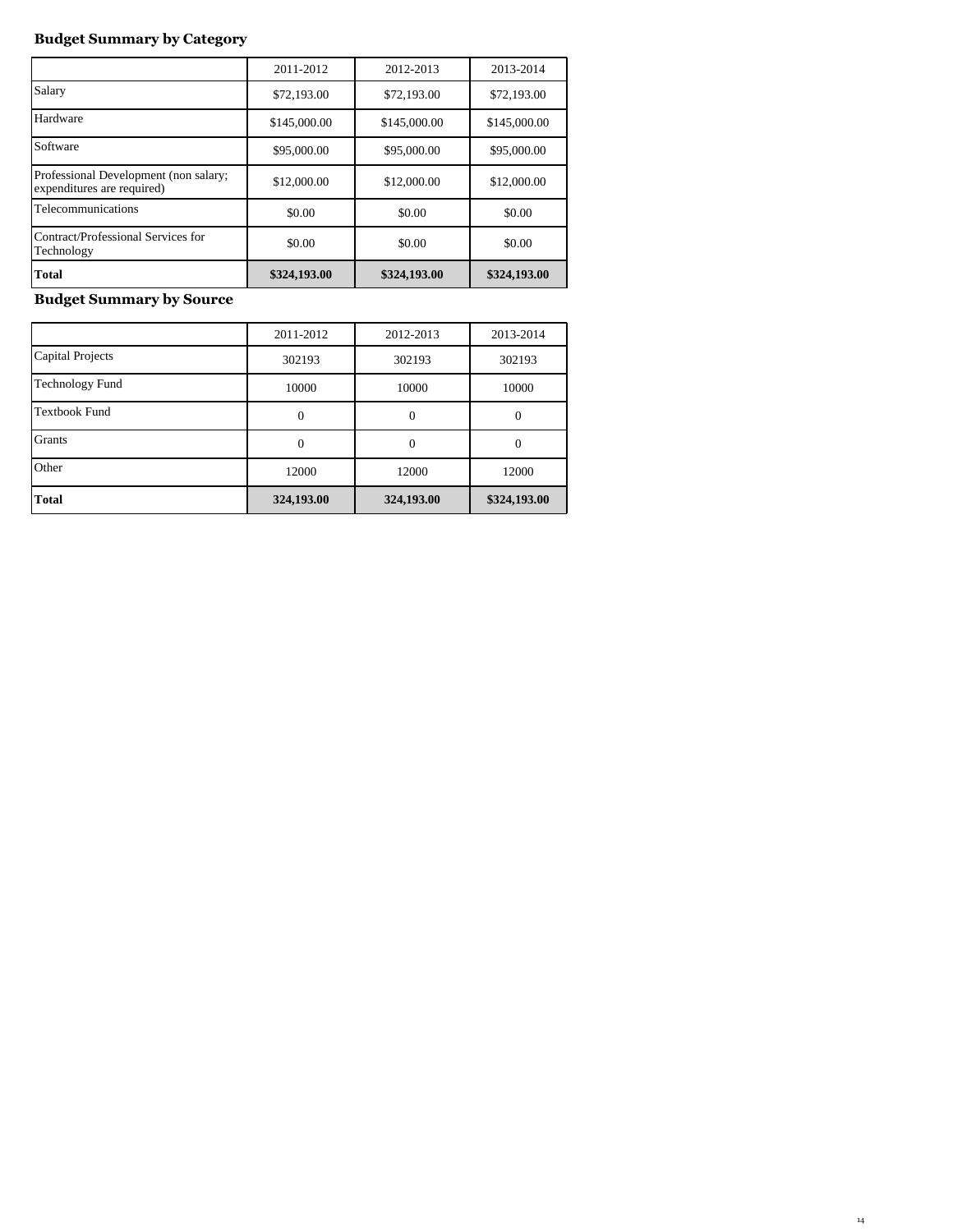# **Section IV: Building-Level Tech Plan**

# **Hobart High School**

Goal:

*Provide students a learning environment that promotes opportunities for them to be independent researchers, critical thinkers, problem -solvers, creators of knowledge, information seekers, effective communicators, technologists, and responsible citizens. The actions and roles of teachers and students in the classrooms that must be present in classrooms to achieve these types of outcomes come from evolving uses of technology that are embedded in relevant, real-life tasks.*

Strategies:

*1. Provide access to varying types of devices that allow access to the wealth of online information available from experts,* 

*professionals, and peers*

*2. Increase the number and availability of responders for engaging students in the classroom and to provide real-time feedback for students*

*3. Allow for access to devices and the Internet beyond the regular school day to provide additional opportunities to those that need or want it*

*4. Implement the online learning community, MyBigCampus, in order to engage students beyond the traditional classroom and encourage participation and collaboration with both peers and mentors*

*5. Research and develop a Computer Science program to integrate into the current curriculum at the district*

*6. Continue 1:1 implementation with iPads*

## Metrics:

*1. Distribute Macbook carts and new iPad carts with new Filewave management software during the Summer of 2014 for use at the start of the 2014-1015 school year*

*2. Implement and train in the use of new macbooks and iPads for use with video and photo editing software, presentation software, and pod- and vid-casting in order to engage students and promote thinking and creativity. Use will be monitored to ensure learning growth and effective use in the classroom.*

*3. Reorganize responder distribution to increase effectiveness and maximize use for the start of the 2014-2015 school year. Reorganization will be assessed throughout the first semester of the school year to make sure it has been successful and that the responders are being used.*

*4. Provide additional opportunities to devices for students beyond regular school hours. After hours open labs will be scheduled at the beginning of the 2014-2015 school year and reassessed each year to determine best availability.*

*5. Continue to implement MyBigCampus at all levels in order to provide students with additional opportunities for learning beyond the classroom. Training will be offered to teachers across the district starting in the Fall of 2014 and continuing throughout the school year.*

*6. Develop a plan for the implementation of a Computer Science program during the 2014-2015 school year for the integration of such a program during the 2015-2016 school year*

*7. Rollout additional grade level 1:1 with iPads each school year. 9th grade class will get 1:1 each year until entire school is 1:1 with iPad devices*

### Progress:

*NA*

### Goal:

*Provide technology hardware and network services necessary for staff and students to be successful and to prepare students with 21st century skills for life and the workplace. This ongoing goal provides the growing backbone for the mission of the district.*

Strategies:

*1. Purchase and install additional hardware (switching and APs), including any necessary wiring in order to support the growing network*

*2. Continue the support of Google Apps across the district for increased access and sharing*

*3. Train and support for the integration of Google Apps with MyBigCampus to develop a more dynamic and collaborative sharing environment for both students and teachers*

*4. Continue the development of digital curriculum for teachers to provide students with a wide and mobile access to learning materials for the curriculum*

- *5. Research additional options for online learning and digital textbooks as we move toward a true 1:1 digital environment*
- *6. Upgrade hardware on existing technology in order to support the growing need for access to online information*

#### Metrics:

*1. Install additional access points at the high school in order to fill in the gaps where wireless access is not currently available during the Summer of 2014*

*2. Update the hardware end-of-life plan in order to maintain functional networking and hardware equipment to support online learning for the 2014-2015 school year to the 2018-2019 school year*

*3. Train students and staff in both Google Apps and MyBigCampus as well as how to effectively integrate both starting in the Fall of 2014*

*4. Provide resources for digital learning and curriculum for students and teachers through the School City of Hobart web site as* 

*well as MyBigCampus, and provide training for digital learning starting in the 2014-2015 school year 5. Research both educational and cost-effective options for digital textbooks and curriculum for the classroom to support the 1:1 iPad transition in the district*

*6. Assess existing hardware and plan for upgrades as necessary to ensure functionality and continuing support of the hardware during the Summer of 2014 (and earlier)*

# Progress:

*NA*

Goal:

*Continue the development of partnerships, commitment and support from the community to increase communication and participation, as well as explicit, mutual benefits.*

### Strategies: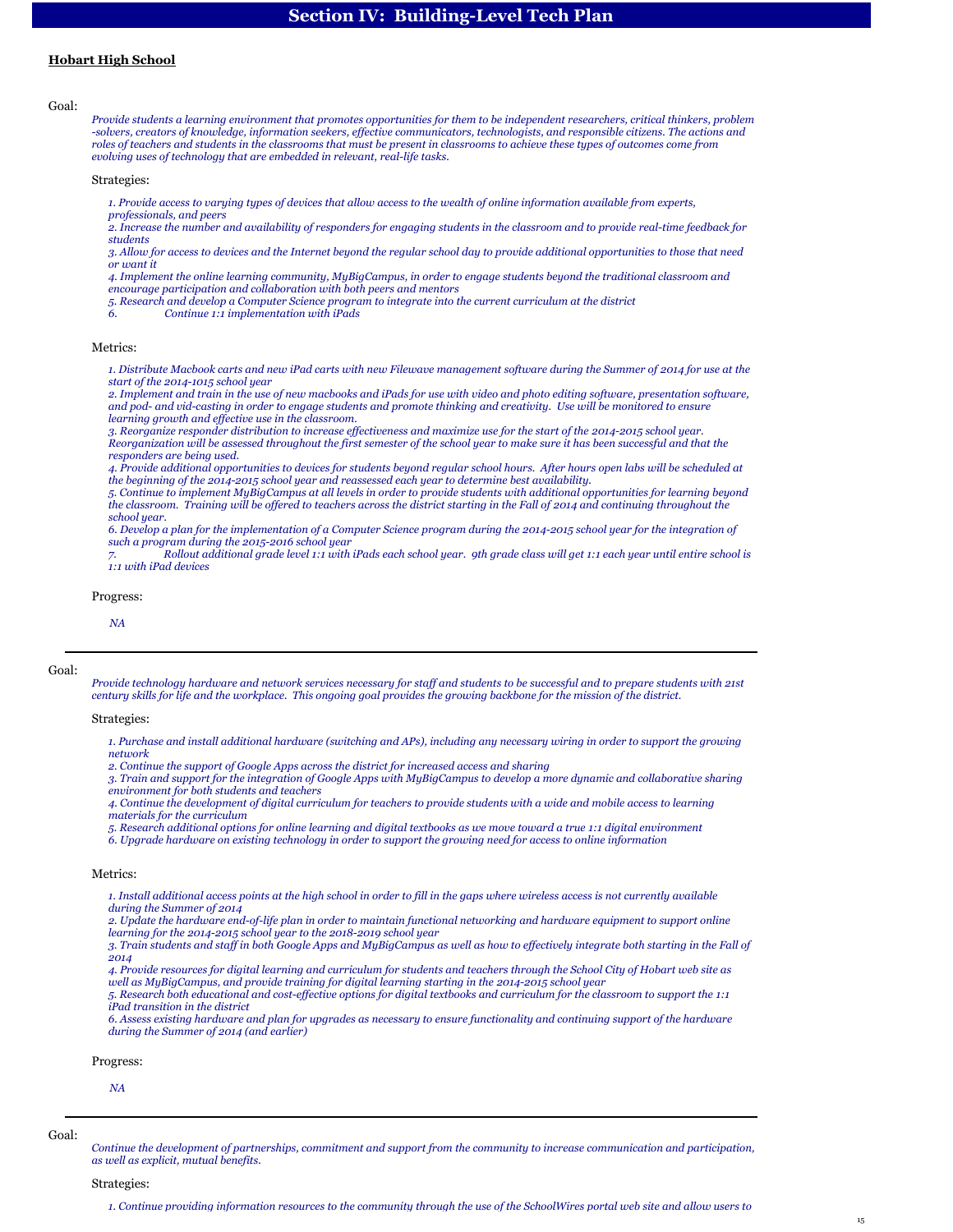*register to get custom information relevant to their needs*

*2. Offer additional features available through the Harmony Parent Portal with the upgrade to Harmony3 student information system*

*3. Provide access to parents into the MyBigCampus learning system to provide a look at what their children are doing in the digital classroom environment*

*4. Expand the SchoolMessenger system to allow call receivers to add phone numbers and emails in order to get information from a variety of sources*

# Metrics:

*1. Enable the registration component of SchoolWires in the Summer of 2014 to allow users to customize their home page with widgets that are relevant to them. Information regarding the system will be distributed digitally*

*2. Implement custom features into the Harmony Parent Portal starting in the 2014-2015 school year, such as access to standardized test scores, running GPA, and grade history*

*3. Distribute parent logins for the MyBigCampus learning system in the Fall of 2014 to allow them view access*

*4. Collect text message numbers during each school year's registration process to populate them into the SchoolMessenger system, and allow for users to login and adjust numbers and emails during the Summer of 2014*

#### Progress:

*NA*

### Goal:

*Provide professional development, training technology, and reliable hardware to enable teachers and staff to enhance skills, work efficiently, and connect learning with technology.*

# Strategies:

*1. Install new computers to replace older devices and rotate older devices around district*

*2. Distribute and provide annual professional development catalogs for staff*

### Metrics:

*1. Install new computers in locations where existing hardware is no longer capable of supporting the necessary requirements for continued learning. Hardware that is removed will be repurposed and used in other locations where it can still provide opportunities for learning. Evaluation of hardware will be during the Summer of 2014 2. Provide a Fall and Spring professional development catalog each school year to provide staff with opportunities for continued learning in technology use and integration. This training gives educators the skills to pass on the knowledge to students*

Progress:

*NA*

### **School Level Implementation**

*Professional Development at the School City of Hobart is offered as optional courses during and after school hours and also as a requirement every Wednesday morning during the school's "Late Start Wednesday." Teachers are also offered PD opportunities at any time in the form of individualized instruction as requested during prep time or before or after school hours. Two PD catalogs are offered during the school year (a fall and spring catalog) with a large variety of courses as well as a summer PD catalog.*

# **Hobart Middle School**

## Goal:

*Provide students a learning environment that promotes opportunities for them to be independent researchers, critical thinkers, problem -solvers, creators of knowledge, information seekers, effective communicators, technologists, and responsible citizens. The actions and roles of teachers and students in the classrooms that must be present in classrooms to achieve these types of outcomes come from evolving uses of technology that are embedded in relevant, real-life tasks.*

Strategies:

*1. Provide access to varying types of devices that allow access to the wealth of online information available from experts, professionals, and peers*

*2. Increase the number and availability of responders for engaging students in the classroom and to provide real-time feedback for students*

*3. Allow for access to devices and the Internet beyond the regular school day to provide additional opportunities to those that need or want it*

*4. Implement the online learning community, MyBigCampus, in order to engage students beyond the traditional classroom and encourage participation and collaboration with both peers and mentors*

*5. Research and develop a Computer Science program to integrate into the current curriculum at the district*

#### Metrics:

*1. Distribute Macbook carts and new iPad carts with new Filewave management software during the Summer of 2014 for use at the start of the 2014-1015 school year*

*2. Implement and train in the use of new macbooks and iPads for use with video and photo editing software, presentation software, and pod- and vid-casting in order to engage students and promote thinking and creativity. Use will be monitored to ensure learning growth and effective use in the classroom.*

*3. Reorganize responder distribution to increase effectiveness and maximize use for the start of the 2014-2015 school year. Reorganization will be assessed throughout the first semester of the school year to make sure it has been successful and that the responders are being used.*

*4. Provide additional opportunities to devices for students beyond regular school hours. After hours open labs will be scheduled at the beginning of the 2014-2015 school year and reassessed each year to determine best availability.*

*5. Continue to implement MyBigCampus at all levels in order to provide students with additional opportunities for learning beyond the classroom. Training will be offered to teachers across the district starting in the Fall of 2014 and continuing throughout the school year.*

*6. Develop a plan for the implementation of a Computer Science program during the 2014-2015 school year for the integration of such a program during the 2015-2016 school year*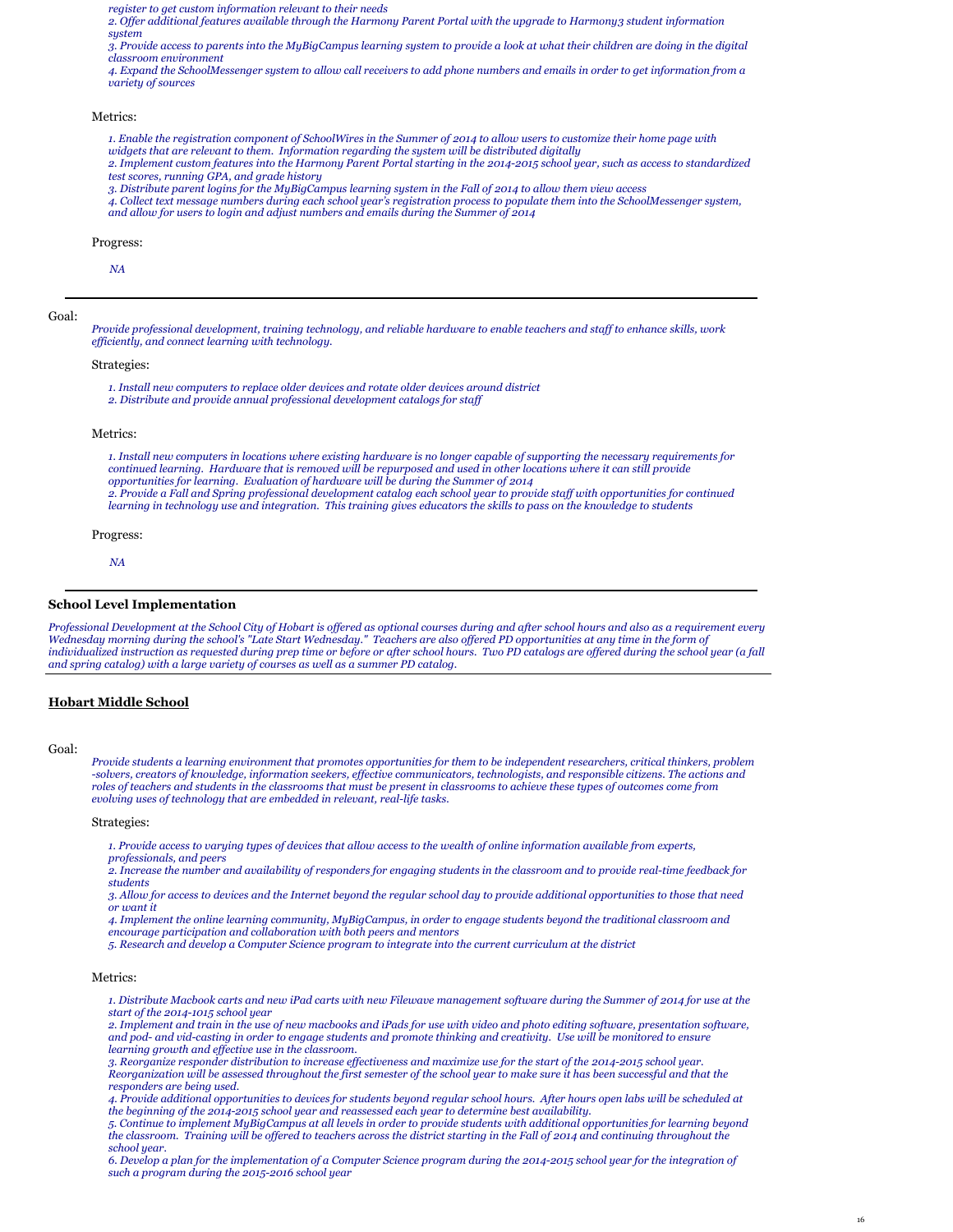*Provide technology hardware and network services necessary for staff and students to be successful and to prepare students with 21st century skills for life and the workplace. This ongoing goal provides the growing backbone for the mission of the district.*

Strategies:

*1. Purchase and install additional hardware (switching and APs), including any necessary wiring in order to support the growing network*

2. Continue the support of Google Apps across the district for increased access and sharing<br>3. Train and support for the integration of Google Apps with MyBigCampus to develop a more dynamic and collaborative sharing *environment for both students and teachers*

*4. Continue the development of digital curriculum for teachers to provide students with a wide and mobile access to learning materials for the curriculum*

*5. Research additional options for online learning and digital textbooks as we move toward a true 1:1 digital environment 6. Upgrade hardware on existing technology in order to support the growing need for access to online information*

#### Metrics:

*1. Install additional access points at the high school in order to fill in the gaps where wireless access is not currently available during the Summer of 2014*

*2. Update the hardware end-of-life plan in order to maintain functional networking and hardware equipment to support online learning for the 2014-2015 school year to the 2018-2019 school year*

*3. Train students and staff in both Google Apps and MyBigCampus as well as how to effectively integrate both starting in the Fall of 2014*

*4. Provide resources for digital learning and curriculum for students and teachers through the School City of Hobart web site as well as MyBigCampus, and provide training for digital learning starting in the 2014-2015 school year*

*5. Research both educational and cost-effective options for digital textbooks and curriculum for the classroom to support the 1:1 iPad transition in the district*

*6. Assess existing hardware and plan for upgrades as necessary to ensure functionality and continuing support of the hardware during the Summer of 2014 (and earlier)*

### Progress:

*NA*

### Goal:

*Continue the development of partnerships, commitment and support from the community to increase communication and participation, as well as explicit, mutual benefits.*

# Strategies:

*1. Continue providing information resources to the community through the use of the SchoolWires portal web site and allow users to register to get custom information relevant to their needs*

*2. Offer additional features available through the Harmony Parent Portal with the upgrade to Harmony3 student information system*

*3. Provide access to parents into the MyBigCampus learning system to provide a look at what their children are doing in the digital classroom environment*

*4. Expand the SchoolMessenger system to allow call receivers to add phone numbers and emails in order to get information from a variety of sources*

### Metrics:

*1. Enable the registration component of SchoolWires in the Summer of 2014 to allow users to customize their home page with widgets that are relevant to them. Information regarding the system will be distributed digitally*

*2. Implement custom features into the Harmony Parent Portal starting in the 2014-2015 school year, such as access to standardized test scores, running GPA, and grade history*

*3. Distribute parent logins for the MyBigCampus learning system in the Fall of 2014 to allow them view access*

*4. Collect text message numbers during each school year's registration process to populate them into the SchoolMessenger system, and allow for users to login and adjust numbers and emails during the Summer of 2014*

### Progress:

*NA*

# Goal:

*Provide professional development, training technology, and reliable hardware to enable teachers and staff to enhance skills, work efficiently, and connect learning with technology.*

# Strategies:

*1. Install new computers to replace older devices and rotate older devices around district*

*2. Distribute and provide annual professional development catalogs for staff*

# Metrics:

*1. Install new computers in locations where existing hardware is no longer capable of supporting the necessary requirements for continued learning. Hardware that is removed will be repurposed and used in other locations where it can still provide opportunities for learning. Evaluation of hardware will be during the Summer of 2014 2. Provide a Fall and Spring professional development catalog each school year to provide staff with opportunities for continued learning in technology use and integration. This training gives educators the skills to pass on the knowledge to students*

### Progress: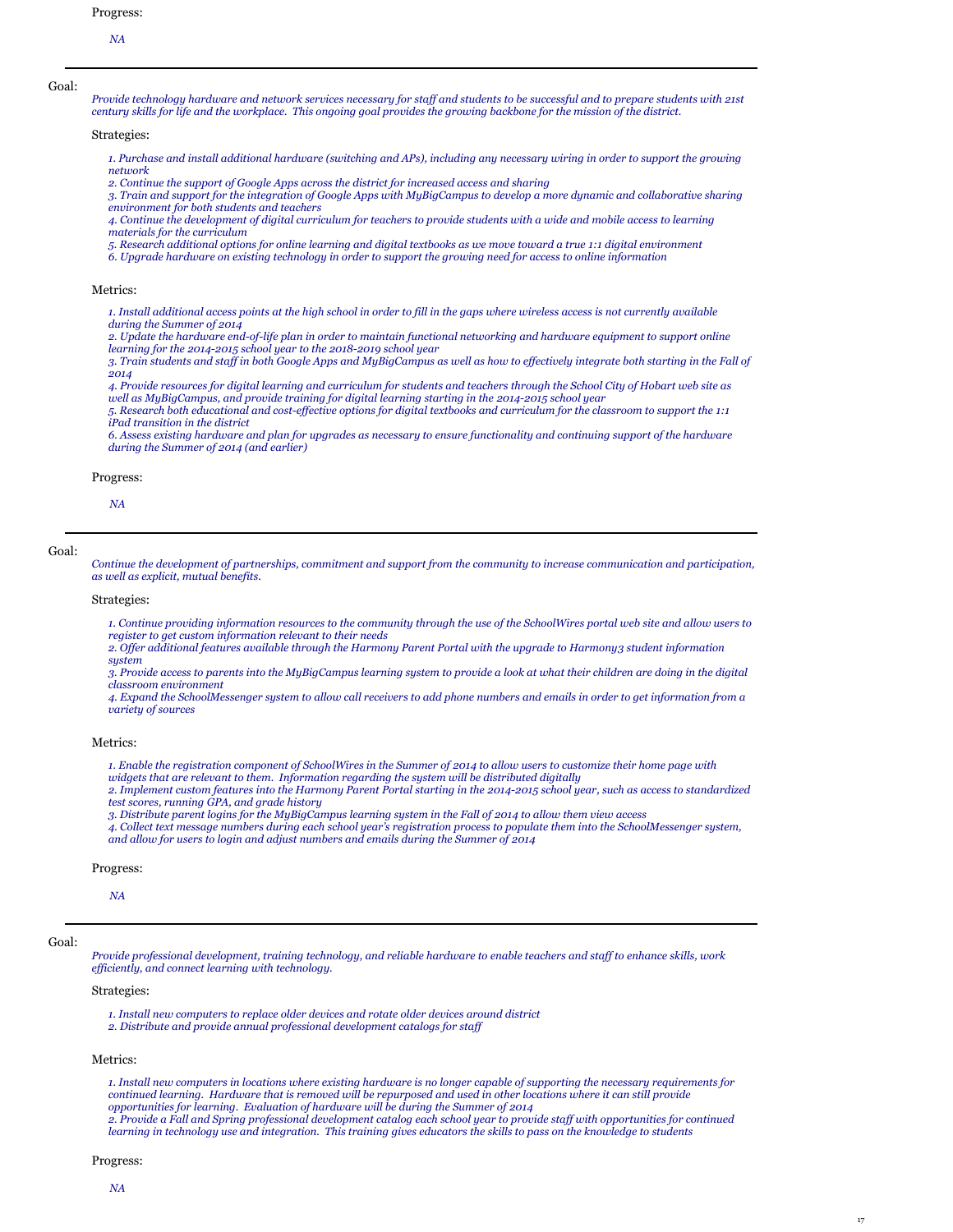# **School Level Implementation**

Professional Development at the School City of Hobart is offered as optional courses during and after school hours and also as a requirement every<br>Wednesday morning during the school's "Late Start Wednesday." Teachers are *and spring catalog) with a large variety of courses as well as a summer PD catalog.*

# **The Early Lrn Cntr at George Earle**

### Goal:

Provide students a learning environment that promotes opportunities for them to be independent researchers, critical thinkers, problem<br>-solvers, creators of knowledge, information seekers, effective communicators, technolo *roles of teachers and students in the classrooms that must be present in classrooms to achieve these types of outcomes come from evolving uses of technology that are embedded in relevant, real-life tasks.*

## Strategies:

*1. Provide access to varying types of devices that allow access to the wealth of online information available from experts,* 

*professionals, and peers*

*2. Increase the number and availability of responders for engaging students in the classroom and to provide real-time feedback for students*

*3. Allow for access to devices and the Internet beyond the regular school day to provide additional opportunities to those that need or want it*

*4. Implement the online learning community, MyBigCampus, in order to engage students beyond the traditional classroom and encourage participation and collaboration with both peers and mentors*

*5. Research and develop a Computer Science program to integrate into the current curriculum at the district*

#### Metrics:

*1. Distribute Macbook carts and new iPad carts with new Filewave management software during the Summer of 2014 for use at the start of the 2014-1015 school year*

*2. Implement and train in the use of new macbooks and iPads for use with video and photo editing software, presentation software, and pod- and vid-casting in order to engage students and promote thinking and creativity. Use will be monitored to ensure learning growth and effective use in the classroom.*

*3. Reorganize responder distribution to increase effectiveness and maximize use for the start of the 2014-2015 school year. Reorganization will be assessed throughout the first semester of the school year to make sure it has been successful and that the responders are being used.*

*4. Provide additional opportunities to devices for students beyond regular school hours. After hours open labs will be scheduled at the beginning of the 2014-2015 school year and reassessed each year to determine best availability.*

5. Continue to implement MyBigCampus at all levels in order to provide students with additional opportunities for learning beyond<br>the classroom. Training will be offered to teachers across the district starting in the Fal *school year.*

*6. Develop a plan for the implementation of a Computer Science program during the 2014-2015 school year for the integration of such a program during the 2015-2016 school year*

Progress:

*NA*

Goal:

*Provide technology hardware and network services necessary for staff and students to be successful and to prepare students with 21st century skills for life and the workplace. This ongoing goal provides the growing backbone for the mission of the district.*

#### Strategies:

*1. Purchase and install additional hardware (switching and APs), including any necessary wiring in order to support the growing network*

*2. Continue the support of Google Apps across the district for increased access and sharing*

*3. Train and support for the integration of Google Apps with MyBigCampus to develop a more dynamic and collaborative sharing environment for both students and teachers*

*4. Continue the development of digital curriculum for teachers to provide students with a wide and mobile access to learning materials for the curriculum*

*5. Research additional options for online learning and digital textbooks as we move toward a true 1:1 digital environment*

*6. Upgrade hardware on existing technology in order to support the growing need for access to online information*

# Metrics:

*1. Install additional access points at the high school in order to fill in the gaps where wireless access is not currently available during the Summer of 2014*

*2. Update the hardware end-of-life plan in order to maintain functional networking and hardware equipment to support online learning for the 2014-2015 school year to the 2018-2019 school year*

*3. Train students and staff in both Google Apps and MyBigCampus as well as how to effectively integrate both starting in the Fall of 2014*

*4. Provide resources for digital learning and curriculum for students and teachers through the School City of Hobart web site as well as MyBigCampus, and provide training for digital learning starting in the 2014-2015 school year*

*5. Research both educational and cost-effective options for digital textbooks and curriculum for the classroom to support the 1:1 iPad transition in the district*

*6. Assess existing hardware and plan for upgrades as necessary to ensure functionality and continuing support of the hardware during the Summer of 2014 (and earlier)*

Progress:

*NA*

Goal:

*Continue the development of partnerships, commitment and support from the community to increase communication and participation, as well as explicit, mutual benefits.*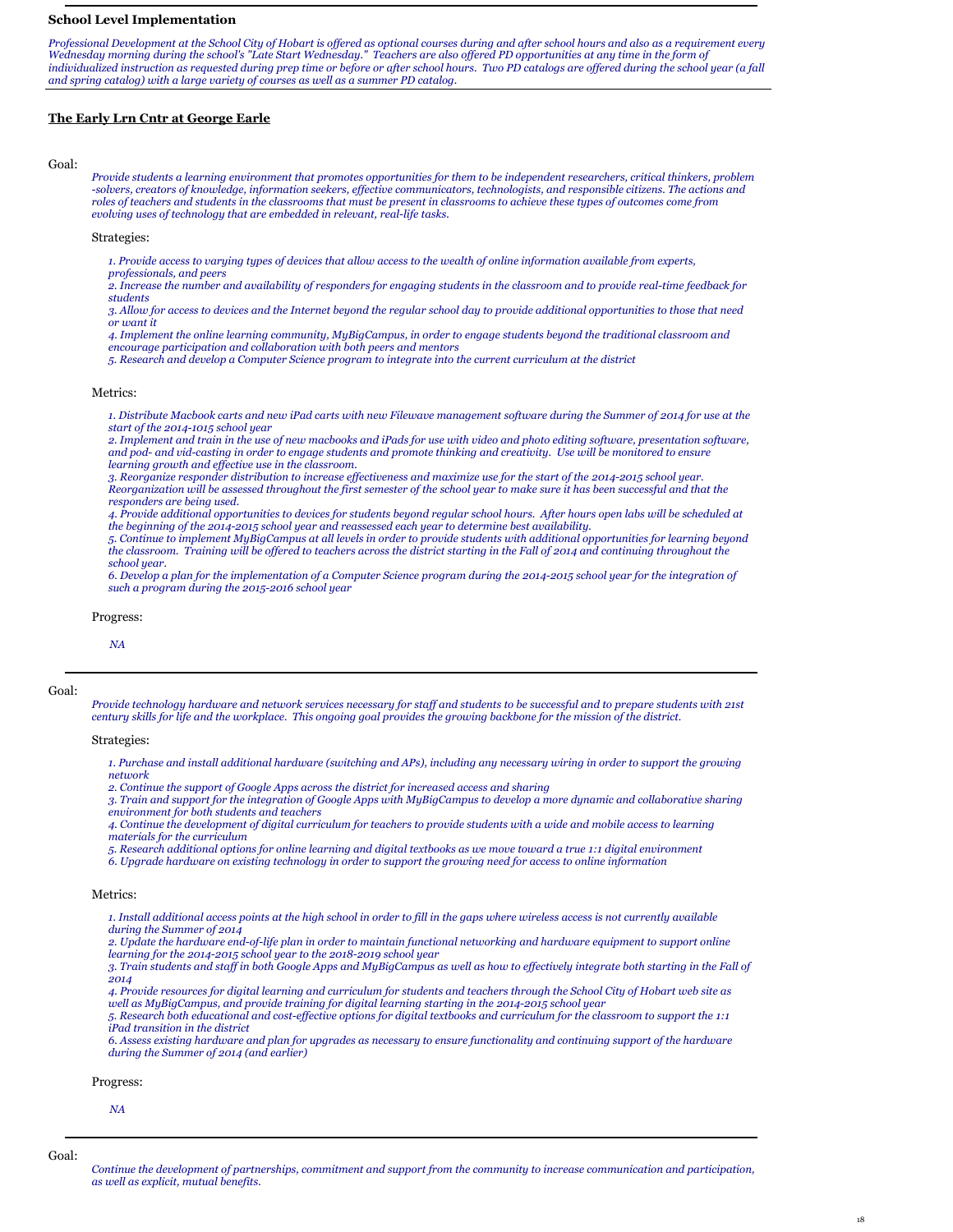### Strategies:

*1. Continue providing information resources to the community through the use of the SchoolWires portal web site and allow users to register to get custom information relevant to their needs*

*2. Offer additional features available through the Harmony Parent Portal with the upgrade to Harmony3 student information system*

*3. Provide access to parents into the MyBigCampus learning system to provide a look at what their children are doing in the digital classroom environment*

*4. Expand the SchoolMessenger system to allow call receivers to add phone numbers and emails in order to get information from a variety of sources*

### Metrics:

- *1. Enable the registration component of SchoolWires in the Summer of 2014 to allow users to customize their home page with widgets that are relevant to them. Information regarding the system will be distributed digitally*
- *2. Implement custom features into the Harmony Parent Portal starting in the 2014-2015 school year, such as access to standardized test scores, running GPA, and grade history*
- 
- *3. Distribute parent logins for the MyBigCampus learning system in the Fall of 2014 to allow them view access 4. Collect text message numbers during each school year's registration process to populate them into the SchoolMessenger system,*
- *and allow for users to login and adjust numbers and emails during the Summer of 2014*

## Progress:

*NA*

#### Goal:

*Provide professional development, training technology, and reliable hardware to enable teachers and staff to enhance skills, work efficiently, and connect learning with technology.*

#### Strategies:

*1. Install new computers to replace older devices and rotate older devices around district 2. Distribute and provide annual professional development catalogs for staff*

## Metrics:

*1. Install new computers in locations where existing hardware is no longer capable of supporting the necessary requirements for continued learning. Hardware that is removed will be repurposed and used in other locations where it can still provide opportunities for learning. Evaluation of hardware will be during the Summer of 2014 2. Provide a Fall and Spring professional development catalog each school year to provide staff with opportunities for continued learning in technology use and integration. This training gives educators the skills to pass on the knowledge to students*

Progress:

*NA*

### **School Level Implementation**

*Professional Development at the School City of Hobart is offered as optional courses during and after school hours and also as a requirement every Wednesday morning during the school's "Late Start Wednesday." Teachers are also offered PD opportunities at any time in the form of individualized instruction as requested during prep time or before or after school hours. Two PD catalogs are offered during the school year (a fall and spring catalog) with a large variety of courses as well as a summer PD catalog.*

### **Liberty Elementary School**

Goal:

*Provide students a learning environment that promotes opportunities for them to be independent researchers, critical thinkers, problem -solvers, creators of knowledge, information seekers, effective communicators, technologists, and responsible citizens. The actions and roles of teachers and students in the classrooms that must be present in classrooms to achieve these types of outcomes come from evolving uses of technology that are embedded in relevant, real-life tasks.*

Strategies:

*1. Provide access to varying types of devices that allow access to the wealth of online information available from experts, professionals, and peers*

*2. Increase the number and availability of responders for engaging students in the classroom and to provide real-time feedback for students*

*3. Allow for access to devices and the Internet beyond the regular school day to provide additional opportunities to those that need or want it*

*4. Implement the online learning community, MyBigCampus, in order to engage students beyond the traditional classroom and encourage participation and collaboration with both peers and mentors*

*5. Research and develop a Computer Science program to integrate into the current curriculum at the district*

# Metrics:

*1. Distribute Macbook carts and new iPad carts with new Filewave management software during the Summer of 2014 for use at the start of the 2014-1015 school year*

*2. Implement and train in the use of new macbooks and iPads for use with video and photo editing software, presentation software, and pod- and vid-casting in order to engage students and promote thinking and creativity. Use will be monitored to ensure learning growth and effective use in the classroom.*

*3. Reorganize responder distribution to increase effectiveness and maximize use for the start of the 2014-2015 school year. Reorganization will be assessed throughout the first semester of the school year to make sure it has been successful and that the responders are being used.*

*4. Provide additional opportunities to devices for students beyond regular school hours. After hours open labs will be scheduled at the beginning of the 2014-2015 school year and reassessed each year to determine best availability.*

*5. Continue to implement MyBigCampus at all levels in order to provide students with additional opportunities for learning beyond the classroom. Training will be offered to teachers across the district starting in the Fall of 2014 and continuing throughout the school year.*

*6. Develop a plan for the implementation of a Computer Science program during the 2014-2015 school year for the integration of*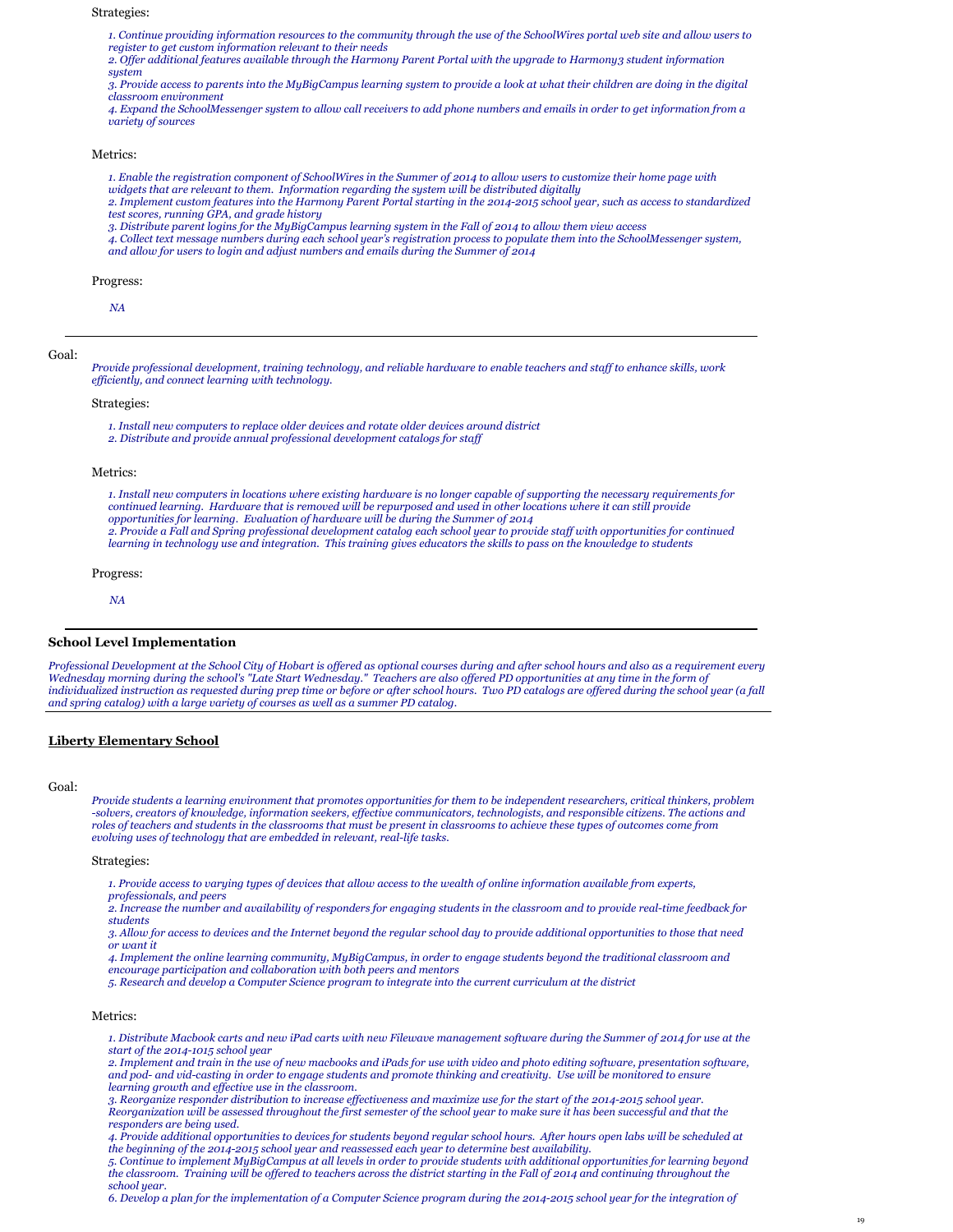Progress:

*NA*

Goal:

*Provide technology hardware and network services necessary for staff and students to be successful and to prepare students with 21st century skills for life and the workplace. This ongoing goal provides the growing backbone for the mission of the district.*

Strategies:

*1. Purchase and install additional hardware (switching and APs), including any necessary wiring in order to support the growing network*

*2. Continue the support of Google Apps across the district for increased access and sharing*

- *3. Train and support for the integration of Google Apps with MyBigCampus to develop a more dynamic and collaborative sharing environment for both students and teachers*
- *4. Continue the development of digital curriculum for teachers to provide students with a wide and mobile access to learning materials for the curriculum*

*5. Research additional options for online learning and digital textbooks as we move toward a true 1:1 digital environment*

*6. Upgrade hardware on existing technology in order to support the growing need for access to online information*

# Metrics:

*1. Install additional access points at the high school in order to fill in the gaps where wireless access is not currently available during the Summer of 2014*

*2. Update the hardware end-of-life plan in order to maintain functional networking and hardware equipment to support online learning for the 2014-2015 school year to the 2018-2019 school year*

*3. Train students and staff in both Google Apps and MyBigCampus as well as how to effectively integrate both starting in the Fall of 2014*

4. Provide resources for digital learning and curriculum for students and teachers through the School City of Hobart web site as<br>well as MyBigCampus, and provide training for digital learning starting in the 2014-2015 scho

*5. Research both educational and cost-effective options for digital textbooks and curriculum for the classroom to support the 1:1 iPad transition in the district*

*6. Assess existing hardware and plan for upgrades as necessary to ensure functionality and continuing support of the hardware during the Summer of 2014 (and earlier)*

### Progress:

*NA*

Goal:

*Continue the development of partnerships, commitment and support from the community to increase communication and participation, as well as explicit, mutual benefits.*

### Strategies:

*1. Continue providing information resources to the community through the use of the SchoolWires portal web site and allow users to register to get custom information relevant to their needs*

*2. Offer additional features available through the Harmony Parent Portal with the upgrade to Harmony3 student information system*

*3. Provide access to parents into the MyBigCampus learning system to provide a look at what their children are doing in the digital classroom environment*

*4. Expand the SchoolMessenger system to allow call receivers to add phone numbers and emails in order to get information from a variety of sources*

# Metrics:

- *1. Enable the registration component of SchoolWires in the Summer of 2014 to allow users to customize their home page with widgets that are relevant to them. Information regarding the system will be distributed digitally*
- *2. Implement custom features into the Harmony Parent Portal starting in the 2014-2015 school year, such as access to standardized test scores, running GPA, and grade history*
- *3. Distribute parent logins for the MyBigCampus learning system in the Fall of 2014 to allow them view access*
- *4. Collect text message numbers during each school year's registration process to populate them into the SchoolMessenger system, and allow for users to login and adjust numbers and emails during the Summer of 2014*

### Progress:

*NA*

# Goal:

*Provide professional development, training technology, and reliable hardware to enable teachers and staff to enhance skills, work efficiently, and connect learning with technology.*

### Strategies:

*1. Install new computers to replace older devices and rotate older devices around district*

*2. Distribute and provide annual professional development catalogs for staff*

### Metrics:

*1. Install new computers in locations where existing hardware is no longer capable of supporting the necessary requirements for continued learning. Hardware that is removed will be repurposed and used in other locations where it can still provide opportunities for learning. Evaluation of hardware will be during the Summer of 2014 2. Provide a Fall and Spring professional development catalog each school year to provide staff with opportunities for continued learning in technology use and integration. This training gives educators the skills to pass on the knowledge to students*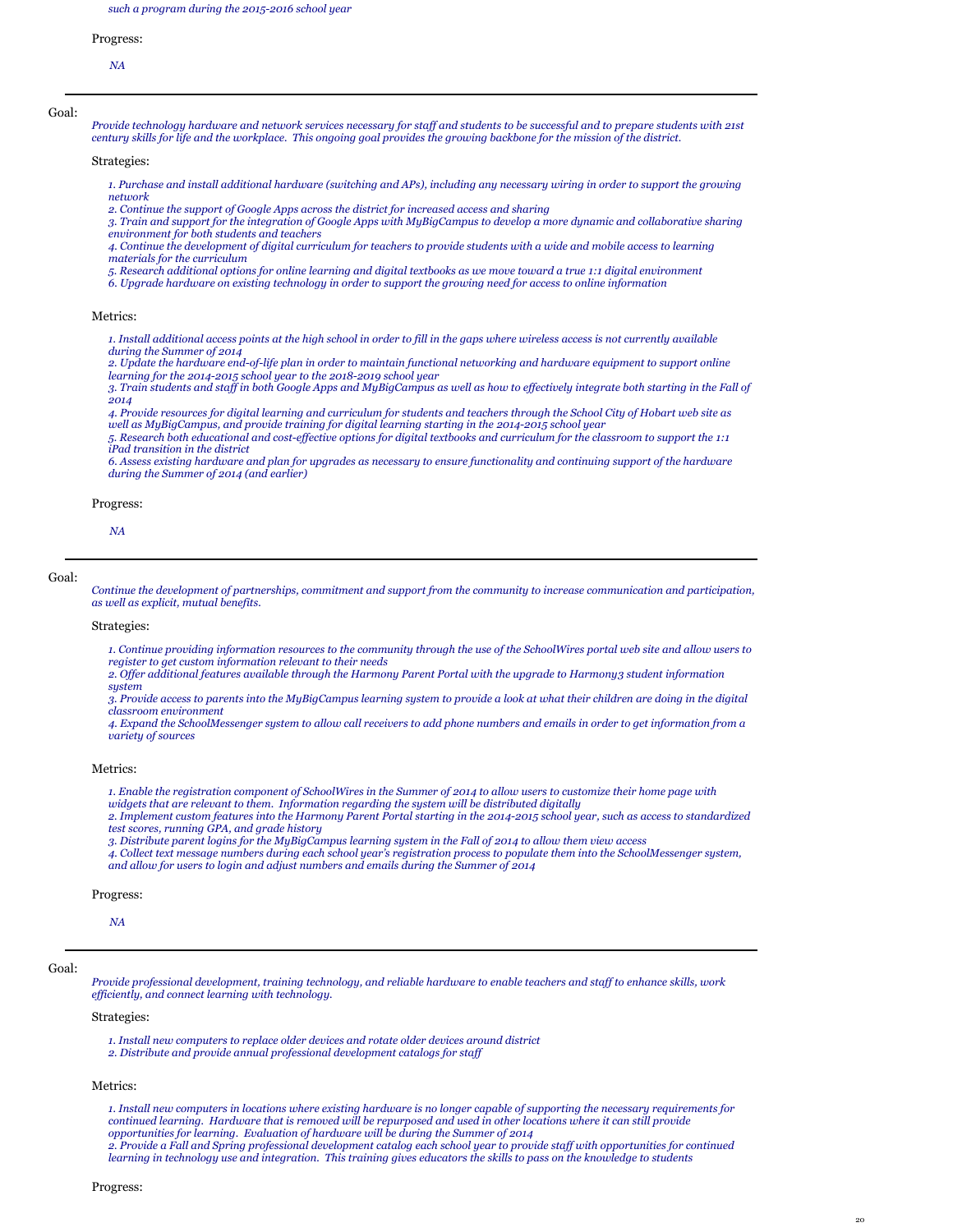# **School Level Implementation**

*Professional Development at the School City of Hobart is offered as optional courses during and after school hours and also as a requirement every Wednesday morning during the school's "Late Start Wednesday." Teachers are also offered PD opportunities at any time in the form of individualized instruction as requested during prep time or before or after school hours. Two PD catalogs are offered during the school year (a fall and spring catalog) with a large variety of courses as well as a summer PD catalog.*

# **Ridge View Elementary School**

### Goal:

*Provide students a learning environment that promotes opportunities for them to be independent researchers, critical thinkers, problem -solvers, creators of knowledge, information seekers, effective communicators, technologists, and responsible citizens. The actions and roles of teachers and students in the classrooms that must be present in classrooms to achieve these types of outcomes come from evolving uses of technology that are embedded in relevant, real-life tasks.*

### Strategies:

*1. Provide access to varying types of devices that allow access to the wealth of online information available from experts,* 

*professionals, and peers*

*2. Increase the number and availability of responders for engaging students in the classroom and to provide real-time feedback for students*

*3. Allow for access to devices and the Internet beyond the regular school day to provide additional opportunities to those that need or want it*

*4. Implement the online learning community, MyBigCampus, in order to engage students beyond the traditional classroom and encourage participation and collaboration with both peers and mentors*

*5. Research and develop a Computer Science program to integrate into the current curriculum at the district*

### Metrics:

*1. Distribute Macbook carts and new iPad carts with new Filewave management software during the Summer of 2014 for use at the start of the 2014-1015 school year*

*2. Implement and train in the use of new macbooks and iPads for use with video and photo editing software, presentation software, and pod- and vid-casting in order to engage students and promote thinking and creativity. Use will be monitored to ensure learning growth and effective use in the classroom.*

*3. Reorganize responder distribution to increase effectiveness and maximize use for the start of the 2014-2015 school year. Reorganization will be assessed throughout the first semester of the school year to make sure it has been successful and that the responders are being used.*

*4. Provide additional opportunities to devices for students beyond regular school hours. After hours open labs will be scheduled at the beginning of the 2014-2015 school year and reassessed each year to determine best availability.*

*5. Continue to implement MyBigCampus at all levels in order to provide students with additional opportunities for learning beyond the classroom. Training will be offered to teachers across the district starting in the Fall of 2014 and continuing throughout the school year.*

*6. Develop a plan for the implementation of a Computer Science program during the 2014-2015 school year for the integration of such a program during the 2015-2016 school year*

### Progress:

*NA*

#### Goal:

*Provide technology hardware and network services necessary for staff and students to be successful and to prepare students with 21st century skills for life and the workplace. This ongoing goal provides the growing backbone for the mission of the district.*

Strategies:

*1. Purchase and install additional hardware (switching and APs), including any necessary wiring in order to support the growing network*

*2. Continue the support of Google Apps across the district for increased access and sharing*

*3. Train and support for the integration of Google Apps with MyBigCampus to develop a more dynamic and collaborative sharing environment for both students and teachers*

*4. Continue the development of digital curriculum for teachers to provide students with a wide and mobile access to learning materials for the curriculum*

- *5. Research additional options for online learning and digital textbooks as we move toward a true 1:1 digital environment*
- *6. Upgrade hardware on existing technology in order to support the growing need for access to online information*

# Metrics:

*1. Install additional access points at the high school in order to fill in the gaps where wireless access is not currently available during the Summer of 2014*

*2. Update the hardware end-of-life plan in order to maintain functional networking and hardware equipment to support online learning for the 2014-2015 school year to the 2018-2019 school year*

*3. Train students and staff in both Google Apps and MyBigCampus as well as how to effectively integrate both starting in the Fall of 2014*

*4. Provide resources for digital learning and curriculum for students and teachers through the School City of Hobart web site as well as MyBigCampus, and provide training for digital learning starting in the 2014-2015 school year*

*5. Research both educational and cost-effective options for digital textbooks and curriculum for the classroom to support the 1:1 iPad transition in the district*

*6. Assess existing hardware and plan for upgrades as necessary to ensure functionality and continuing support of the hardware during the Summer of 2014 (and earlier)*

#### Progress:

*NA*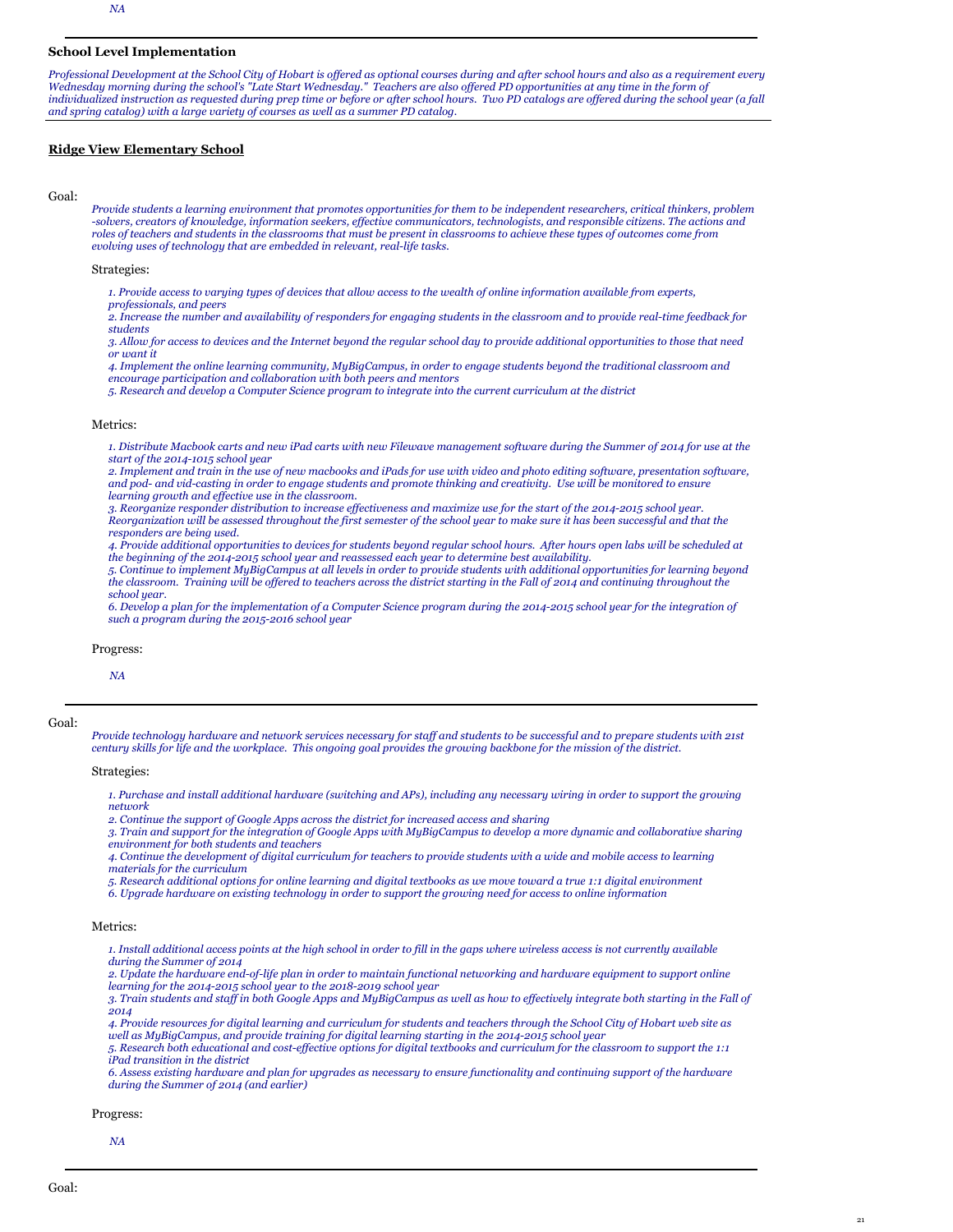*Continue the development of partnerships, commitment and support from the community to increase communication and participation, as well as explicit, mutual benefits.*

Strategies:

*1. Continue providing information resources to the community through the use of the SchoolWires portal web site and allow users to register to get custom information relevant to their needs*

*2. Offer additional features available through the Harmony Parent Portal with the upgrade to Harmony3 student information system*

*3. Provide access to parents into the MyBigCampus learning system to provide a look at what their children are doing in the digital classroom environment*

*4. Expand the SchoolMessenger system to allow call receivers to add phone numbers and emails in order to get information from a variety of sources*

Metrics:

- *1. Enable the registration component of SchoolWires in the Summer of 2014 to allow users to customize their home page with*
- *widgets that are relevant to them. Information regarding the system will be distributed digitally*
- *2. Implement custom features into the Harmony Parent Portal starting in the 2014-2015 school year, such as access to standardized test scores, running GPA, and grade history*
- *3. Distribute parent logins for the MyBigCampus learning system in the Fall of 2014 to allow them view access*
- *4. Collect text message numbers during each school year's registration process to populate them into the SchoolMessenger system, and allow for users to login and adjust numbers and emails during the Summer of 2014*

Progress:

*NA*

Goal:

*Provide professional development, training technology, and reliable hardware to enable teachers and staff to enhance skills, work efficiently, and connect learning with technology.*

Strategies:

*1. Install new computers to replace older devices and rotate older devices around district*

*2. Distribute and provide annual professional development catalogs for staff*

Metrics:

*1. Install new computers in locations where existing hardware is no longer capable of supporting the necessary requirements for continued learning. Hardware that is removed will be repurposed and used in other locations where it can still provide opportunities for learning. Evaluation of hardware will be during the Summer of 2014 2. Provide a Fall and Spring professional development catalog each school year to provide staff with opportunities for continued learning in technology use and integration. This training gives educators the skills to pass on the knowledge to students*

Progress:

*NA*

### **School Level Implementation**

*Professional Development at the School City of Hobart is offered as optional courses during and after school hours and also as a requirement every Wednesday morning during the school's "Late Start Wednesday." Teachers are also offered PD opportunities at any time in the form of individualized instruction as requested during prep time or before or after school hours. Two PD catalogs are offered during the school year (a fall and spring catalog) with a large variety of courses as well as a summer PD catalog.*

### **Joan Martin Elementary School**

Goal:

*Provide students a learning environment that promotes opportunities for them to be independent researchers, critical thinkers, problem -solvers, creators of knowledge, information seekers, effective communicators, technologists, and responsible citizens. The actions and roles of teachers and students in the classrooms that must be present in classrooms to achieve these types of outcomes come from evolving uses of technology that are embedded in relevant, real-life tasks.*

Strategies:

*1. Provide access to varying types of devices that allow access to the wealth of online information available from experts, professionals, and peers*

*2. Increase the number and availability of responders for engaging students in the classroom and to provide real-time feedback for students*

*3. Allow for access to devices and the Internet beyond the regular school day to provide additional opportunities to those that need or want it*

*4. Implement the online learning community, MyBigCampus, in order to engage students beyond the traditional classroom and encourage participation and collaboration with both peers and mentors*

*5. Research and develop a Computer Science program to integrate into the current curriculum at the district*

# Metrics:

*1. Distribute Macbook carts and new iPad carts with new Filewave management software during the Summer of 2014 for use at the start of the 2014-1015 school year*

*2. Implement and train in the use of new macbooks and iPads for use with video and photo editing software, presentation software, and pod- and vid-casting in order to engage students and promote thinking and creativity. Use will be monitored to ensure learning growth and effective use in the classroom.*

*3. Reorganize responder distribution to increase effectiveness and maximize use for the start of the 2014-2015 school year. Reorganization will be assessed throughout the first semester of the school year to make sure it has been successful and that the responders are being used.*

*4. Provide additional opportunities to devices for students beyond regular school hours. After hours open labs will be scheduled at the beginning of the 2014-2015 school year and reassessed each year to determine best availability.*

*5. Continue to implement MyBigCampus at all levels in order to provide students with additional opportunities for learning beyond the classroom. Training will be offered to teachers across the district starting in the Fall of 2014 and continuing throughout the*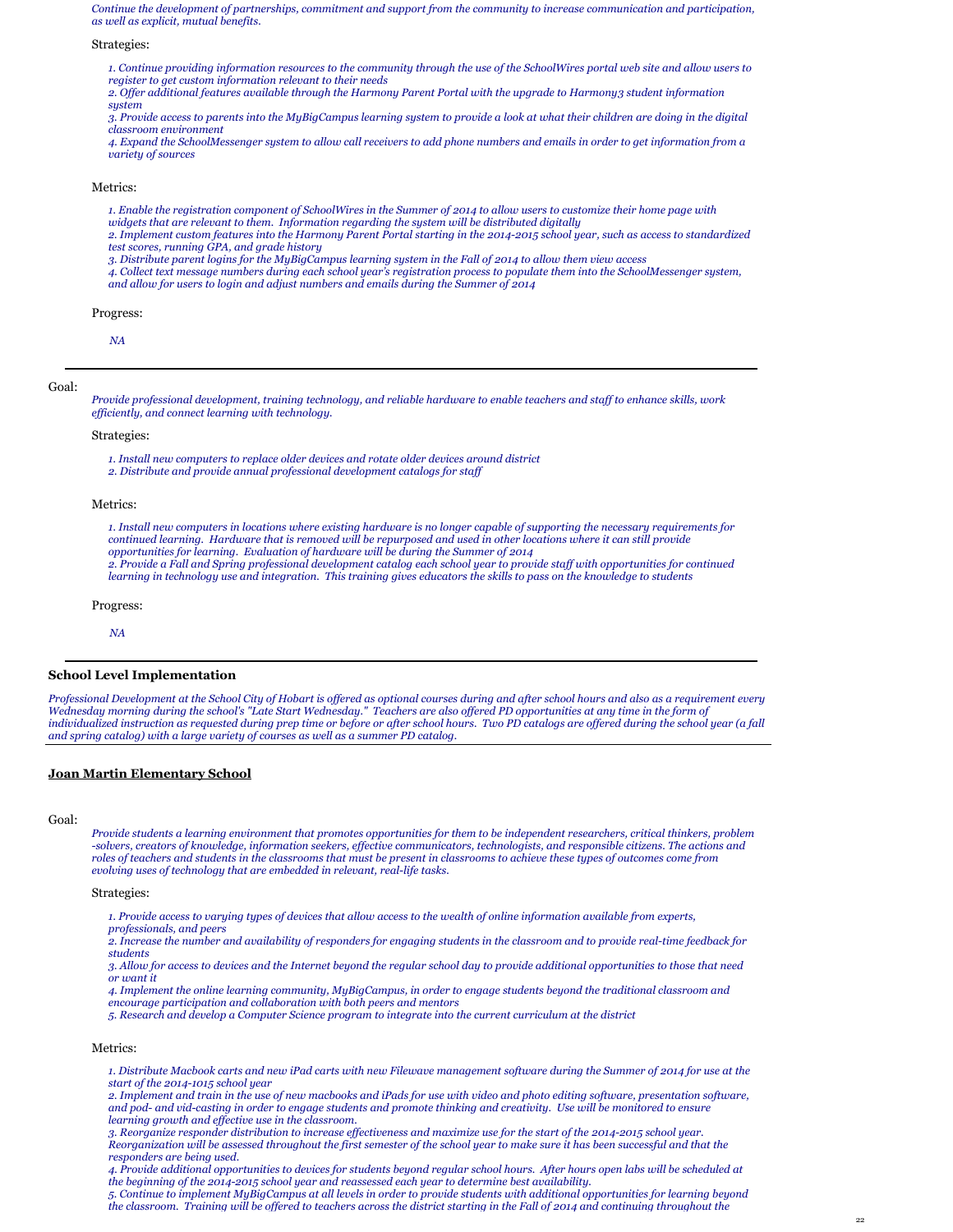*school year.*

*6. Develop a plan for the implementation of a Computer Science program during the 2014-2015 school year for the integration of such a program during the 2015-2016 school year*

#### Progress:

*NA*

Goal:

*Provide technology hardware and network services necessary for staff and students to be successful and to prepare students with 21st century skills for life and the workplace. This ongoing goal provides the growing backbone for the mission of the district.*

Strategies:

*1. Purchase and install additional hardware (switching and APs), including any necessary wiring in order to support the growing network*

*2. Continue the support of Google Apps across the district for increased access and sharing*

*3. Train and support for the integration of Google Apps with MyBigCampus to develop a more dynamic and collaborative sharing environment for both students and teachers*

*4. Continue the development of digital curriculum for teachers to provide students with a wide and mobile access to learning materials for the curriculum*

*5. Research additional options for online learning and digital textbooks as we move toward a true 1:1 digital environment*

*6. Upgrade hardware on existing technology in order to support the growing need for access to online information*

# Metrics:

*1. Install additional access points at the high school in order to fill in the gaps where wireless access is not currently available during the Summer of 2014*

*2. Update the hardware end-of-life plan in order to maintain functional networking and hardware equipment to support online learning for the 2014-2015 school year to the 2018-2019 school year*

*3. Train students and staff in both Google Apps and MyBigCampus as well as how to effectively integrate both starting in the Fall of 2014*

*4. Provide resources for digital learning and curriculum for students and teachers through the School City of Hobart web site as well as MyBigCampus, and provide training for digital learning starting in the 2014-2015 school year*

*5. Research both educational and cost-effective options for digital textbooks and curriculum for the classroom to support the 1:1 iPad transition in the district*

*6. Assess existing hardware and plan for upgrades as necessary to ensure functionality and continuing support of the hardware during the Summer of 2014 (and earlier)*

### Progress:

*NA*

#### Goal:

*Continue the development of partnerships, commitment and support from the community to increase communication and participation, as well as explicit, mutual benefits.*

### Strategies:

*1. Continue providing information resources to the community through the use of the SchoolWires portal web site and allow users to register to get custom information relevant to their needs*

*2. Offer additional features available through the Harmony Parent Portal with the upgrade to Harmony3 student information system*

*3. Provide access to parents into the MyBigCampus learning system to provide a look at what their children are doing in the digital classroom environment*

*4. Expand the SchoolMessenger system to allow call receivers to add phone numbers and emails in order to get information from a variety of sources*

# Metrics:

*1. Enable the registration component of SchoolWires in the Summer of 2014 to allow users to customize their home page with* 

*widgets that are relevant to them. Information regarding the system will be distributed digitally*

*2. Implement custom features into the Harmony Parent Portal starting in the 2014-2015 school year, such as access to standardized test scores, running GPA, and grade history*

*3. Distribute parent logins for the MyBigCampus learning system in the Fall of 2014 to allow them view access*

*4. Collect text message numbers during each school year's registration process to populate them into the SchoolMessenger system, and allow for users to login and adjust numbers and emails during the Summer of 2014*

#### Progress:

*NA*

## Goal:

*Provide professional development, training technology, and reliable hardware to enable teachers and staff to enhance skills, work efficiently, and connect learning with technology.*

### Strategies:

*1. Install new computers to replace older devices and rotate older devices around district*

*2. Distribute and provide annual professional development catalogs for staff*

# Metrics:

*1. Install new computers in locations where existing hardware is no longer capable of supporting the necessary requirements for continued learning. Hardware that is removed will be repurposed and used in other locations where it can still provide opportunities for learning. Evaluation of hardware will be during the Summer of 2014 2. Provide a Fall and Spring professional development catalog each school year to provide staff with opportunities for continued learning in technology use and integration. This training gives educators the skills to pass on the knowledge to students*